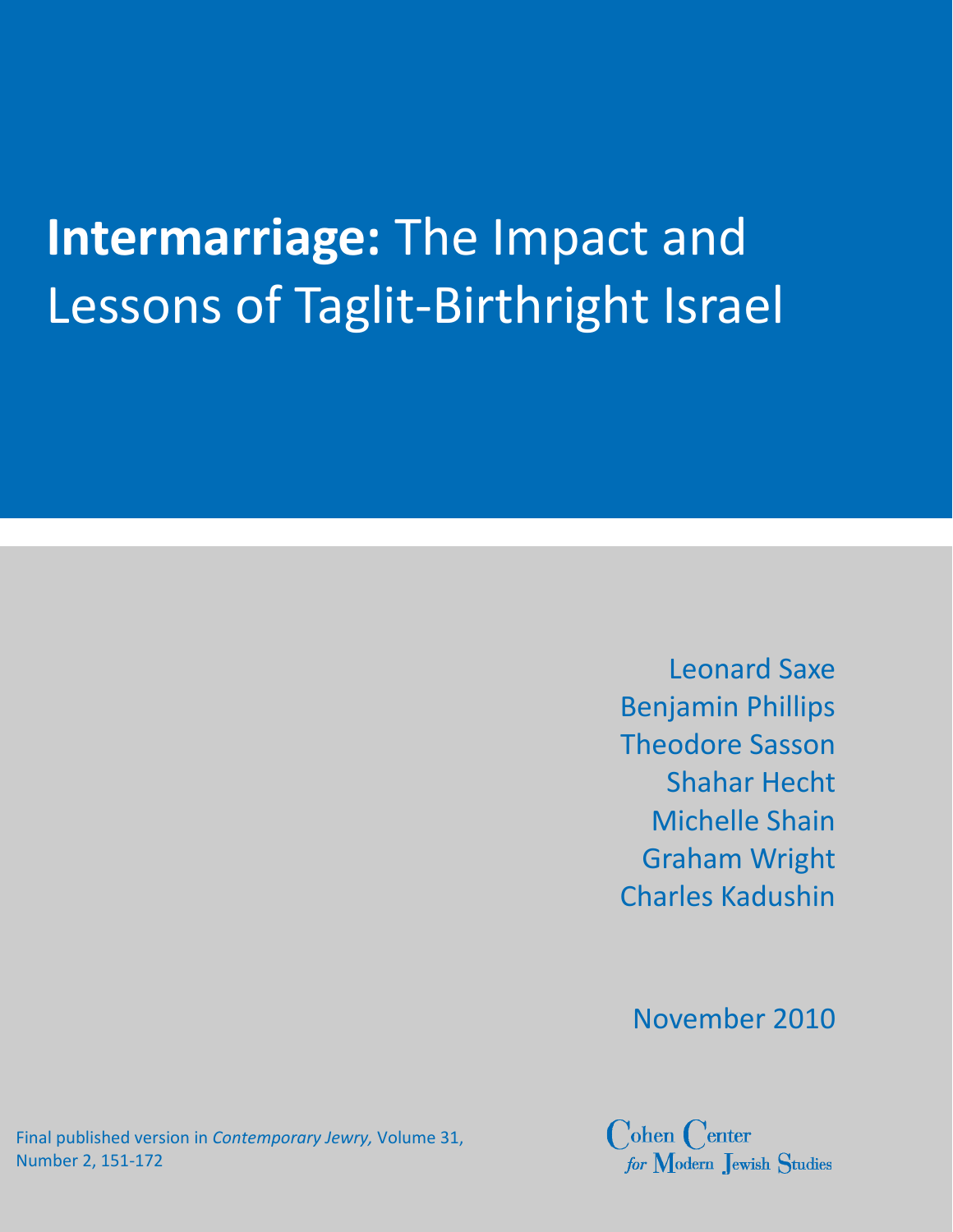Intermarriage: The Impact and Lessons of Taglit-Birthright Israel

This article was originally published online in *Contemporary Jewry*, November 20, 2010. The original publication is available at www.springerlink.com

Maurice and Marilyn Cohen Center for Modern Jewish Studies Brandeis University Mailstop 014 Waltham, MA 02454-9110 781.736.2060 www.brandeis.edu/cmjs

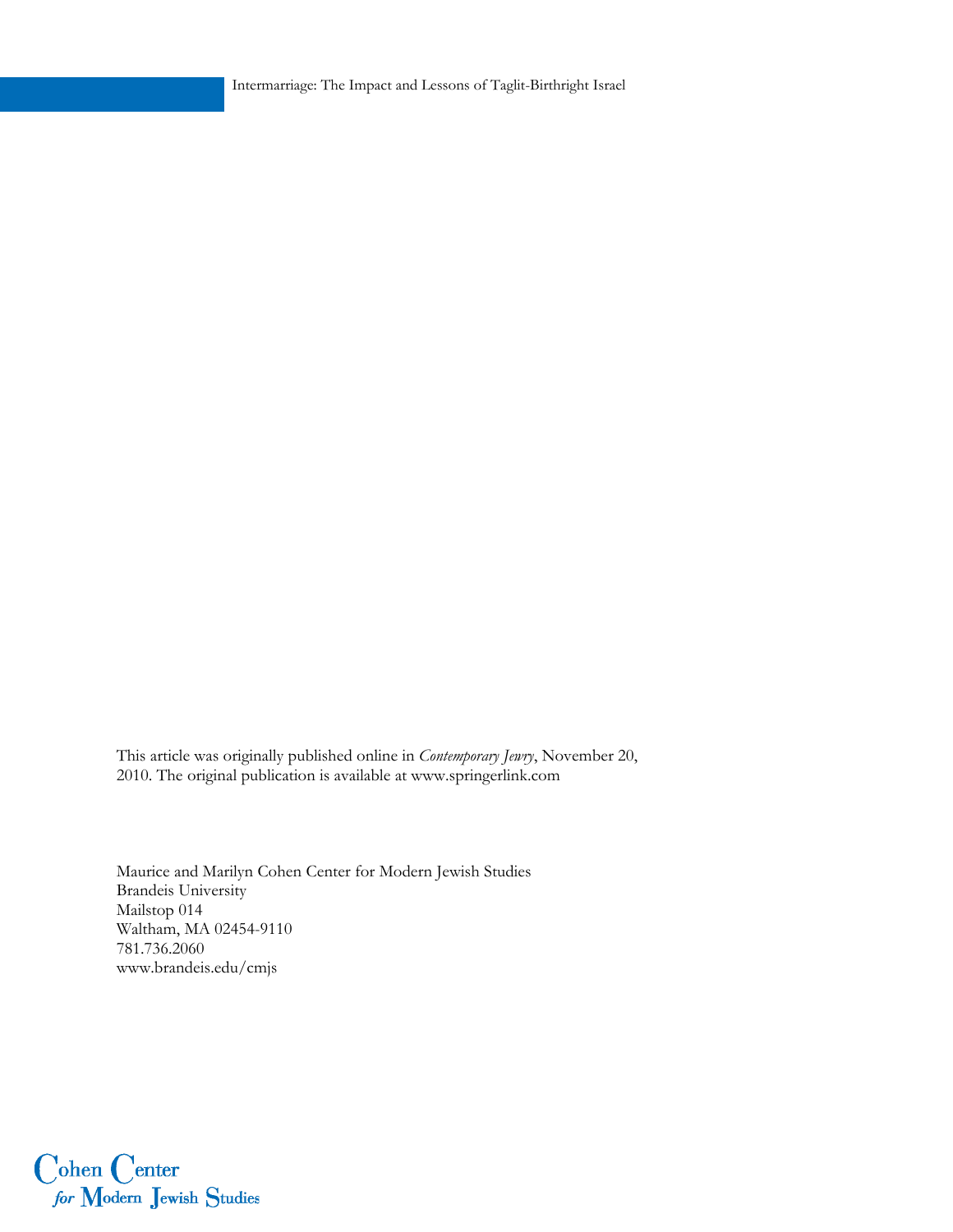# **Table of Contents**

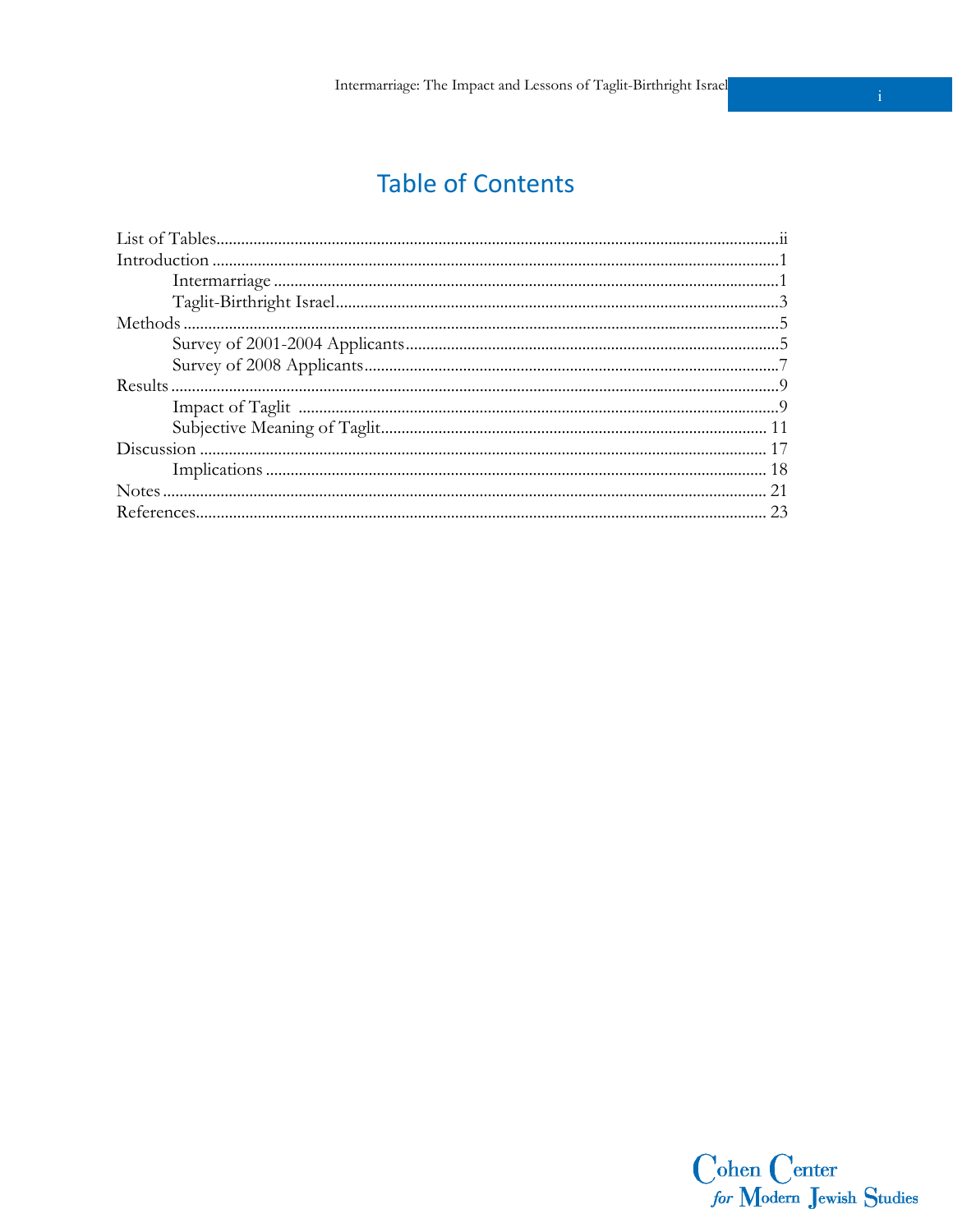## List of Tables

| Table 3: Coefficients of ordinal logit regression of importance of raising Jewish children on |
|-----------------------------------------------------------------------------------------------|
|                                                                                               |
| Table 4: Coefficients of ordinal logit regression of importance of marrying a Jew on selected |
|                                                                                               |
| Table 5: Coefficients of ordinal logit regression of importance of raising a Jewish child on  |
|                                                                                               |

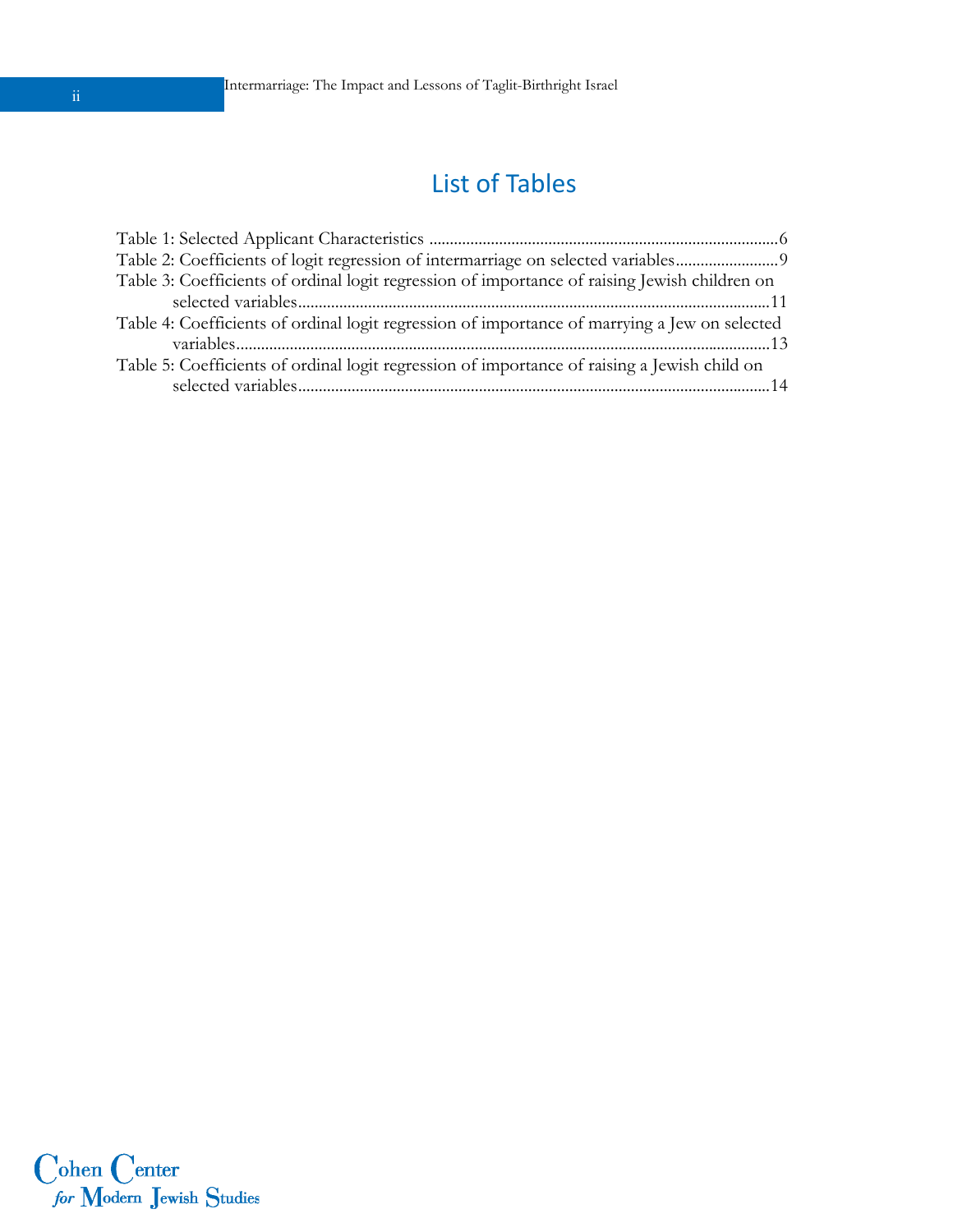## **Introduction**

Anxiety about Jewish survival has been a constant feature of American Jewish life, shaped even in the last decade by memories of the Holocaust. Through the 1970s, the locus of these concerns was anti-semitism and threats to Israel. Beginning in the 1980s, however, attention shifted increasingly to the perceived threat of assimilation and, in particular, intermarriage. Debate over the nature of the threat and the appropriate response has since become a prominent feature of scholarly and communal discourse. The present paper examines Jewish intermarriage in the context of Taglit-Birthright Israel (Taglit), a program that sends Diaspora Jewish young adults on fully subsidized ten-day educational tours of Israel. The goal is to assess Taglit's potential contribution to Jewish demographic vitality in the United States and derive lessons about the dynamics of intermarriage that can help shape communal policy responses.

#### **Intermarriage**

In a 1963 American Jewish Yearbook article, sociologist Eric Rosenthal noted new, higher than expected estimates of intermarriage rates in Iowa and Washington, DC and commented that the findings ''cast doubt on the doctrine of the persistence of religious endogamy in American life'' (Rosenthal 1963, cited in Berman 2008, p. 47). The response was swift, with several rabbis and community leaders pronouncing an ''intermarriage crisis.'' Debate ensued among sociologists about the meaning of the new figures. In a study of assimilation published the following year, Milton Gordon ''celebrated the fact that Jews could freely marry non-Jews…and extolled the virtues of a system in which identity was based on individual volition'' (Berman 2008, p. 48).

What is good for individual Jews, however, might not be good for the Jewish collective, and sociologist Marshall Sklare warned: ''It is precisely the 'healthy' modern intermarriages which raise the most troubling questions of all to the Jewish community'' (Sklare 1964, cited in Berman 2008, p. 48).

The first national data on intermarriage were collected as part of the 1970 National Jewish Population Survey and published in the American Jewish Yearbook. The investigators reported that 31.7 percent of recent (1966– 1972) marriages of people raised as Jews in the United States were to non-Jews (Massarik and Chenkin 1973, p. 292). Shortly thereafter, a full page advertisement in the New York Times, placed by the Board of Jewish Education of Greater New York, warned, ''If you're Jewish, Chances Are Your Grandchildren Won't Be'' (Berman 2008, p. 49). But these bursts of concern aside, intermarriage became the focus of sustained communal attention only after publication of the 1990 National Jewish Population Study, which reported that 52 percent of recent (1985–1990) marriages were intermarriages (Kosmin et al. 1991). Jewish continuity commissions were created, and a host of programs to counter assimilation and intermarriage were launched. Although ''52 percent'' became the focus of discussion, there was disagreement about the actual figure (see Cohen 1994). Not disputed, however, was that since the end of World War II, the intermarriage rate in the United States had risen from about 10 percent of all marriages to approximately 50 percent (see United Jewish Communities 2003).

Notwithstanding the precipitous increase, the current rate of intermarriage is not high in

Cohen Center<br>for Modern Jewish Studies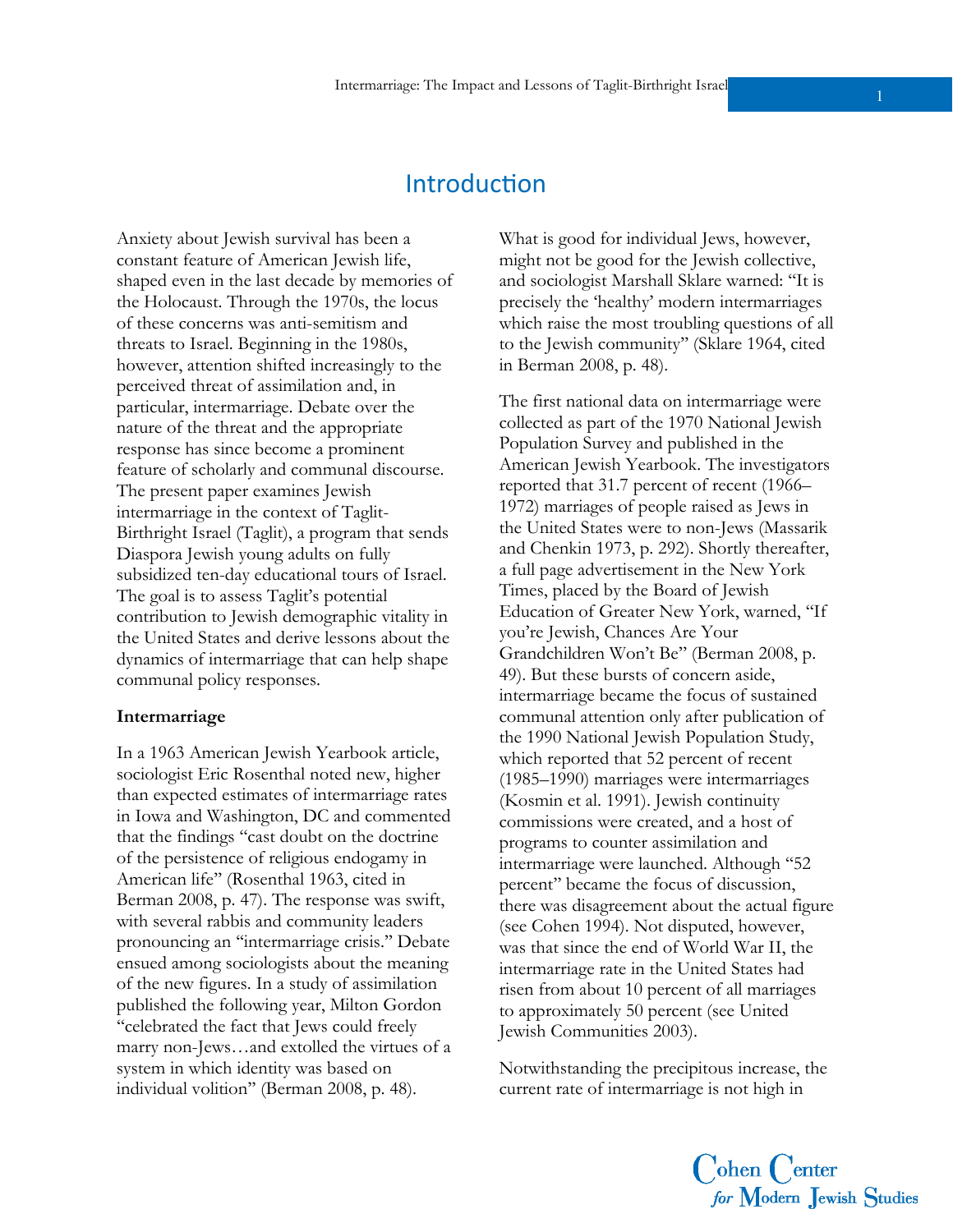comparison to other ethnic and religious groups in the United States (Phillips and Fishman 2006; Rosenfeld 2008), and its impact on the size and vitality of the American Jewish community is not obvious. Intermarriage is associated with lower levels of participation in various Jewish arenas—in synagogue life, philanthropy, Jewish education, and visits to Israel (see Cohen 2006); but it is unclear whether lower levels of engagement are primarily an effect of intermarriage or its cause, since Jews with weaker Jewish backgrounds and community ties are far more likely to marry non-Jews. In part, because of the difficulty disentangling the causes and effects of intermarriage, research has shifted from a focus on intermarried adults to the trajectories of their children. Recent research has demonstrated that children of intermarried parents who are raised exclusively as Jews have similar levels of Jewish ritual practice, Jewish identity, and engagement with the Jewish community as the children of inmarried parents, after controlling for Jewish education (Chertok et al. 2008; Phillips and Chertok 2004). However, the current rate at which intermarried parents raise their children as Jews is unknown. Most researchers put the rate at which intermarried families raise Jewish children in the United States at lower than 50 percent (Cohen 2006; Fishman 2004), in part basing their conclusions on the findings of the National Jewish Population Study (United Jewish Communities 2003). Although estimates based on these data have been challenged (see Kadushin et al. 2005), if correct, they imply that the Jewish community is losing population due to intermarriage. But this is not the case in all communities. Jewish population studies in Boston (Saxe et al. 2006a), Cleveland (Raff 1998), and St. Louis

(Tobin 1995), among others, reported rates for intermarried parents raising their children as Jews as over 50 percent.1

These complexities help to explain why there is substantial disagreement about the implications of a historically high intermarriage rate and the appropriate policy responses. Since publication of the 52 percent figure, the dominant perspective has been that marriage between Jews and non-Jews is a severe threat to Jewish demographic vitality (see, e.g., Cohen 2006; Fishman 2004; Wertheimer 2001, 2005). Intermarriage, in this view, inevitably leads to lowered rates of Jewish identity and engagement. One commentator notes: ''Candor requires acknowledging that there is very little good news about mixed marriage. The facts indicate that it means minimal Jewish identity. Children of mixed marriage report even less affiliation than their parents, and grandchildren almost none at all'' (Bayme 2006). From this perspective, the best response is for Jewish leaders to advocate inmarriage or conversion by non-Jewish partners, and for the Jewish community to increase its investment in Jewish education (see Fishman 2004; Wertheimer and Bayme 2005). Because this point of view focuses on reinforcing community boundaries and investing in the education of those who are born Jewish, it is often referred to as the inreach perspective.

The alternative view, known as the outreach perspective, treats intermarriage as an inevitable feature of contemporary life (McGinity 2009, p. 20). In this view, Jewish demographic continuity can only be assured if all are welcomed, diversity is celebrated, and barriers to participation in the community are

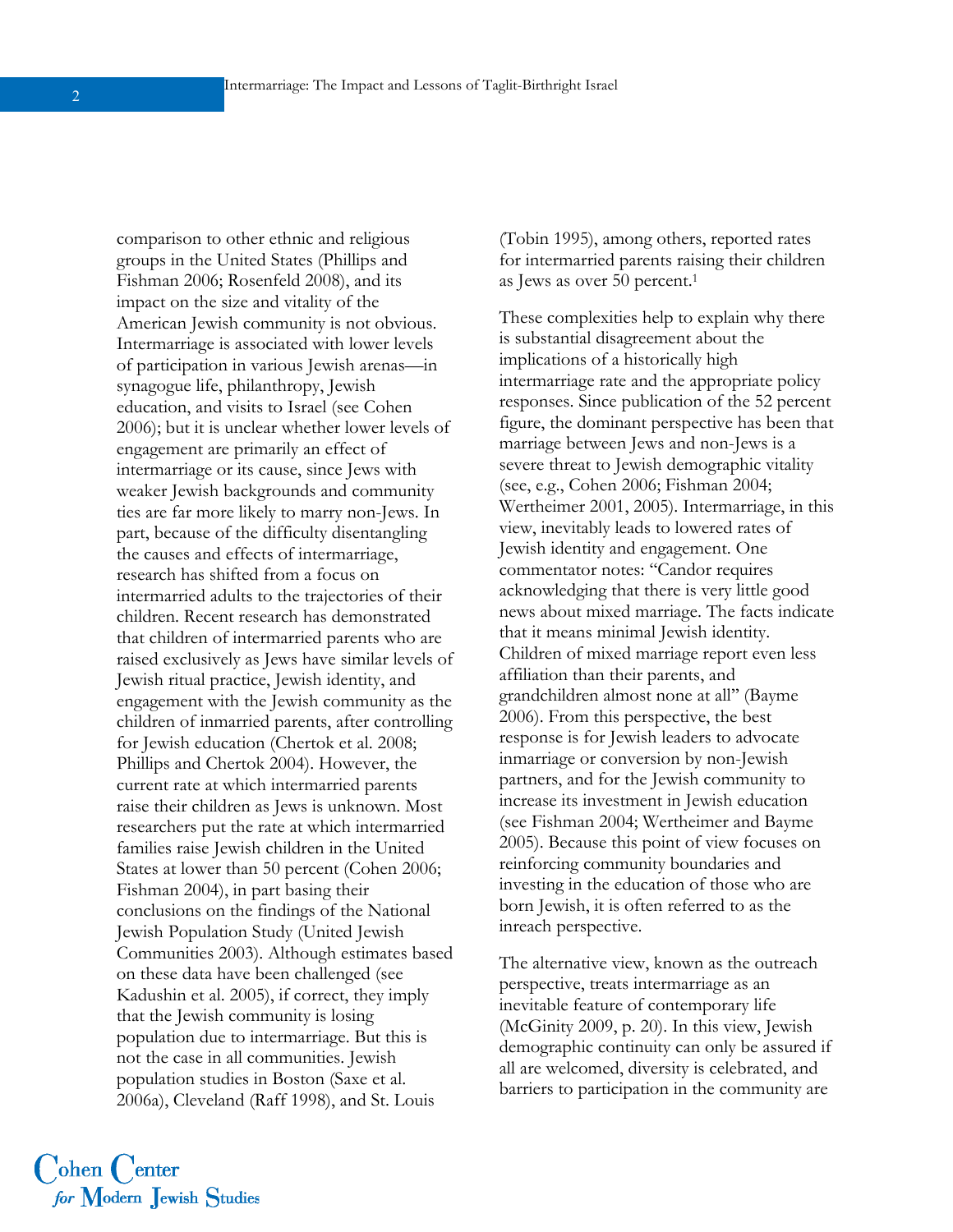reduced (see, e.g., Dorff and Olitzky 2007; Mayer 1991; McGinity 2009). ''The true problem lies not in our choice of life partner or living in a multicultural society,'' writes an advocate of this position, ''but in trying to find Jewish institutions that will fully embrace our decision to lead meaningful Jewish lives once married 'out''' (Bronfman and Wertheimer 2009). Intermarriage, in this view, is problematic only if the community fails to engage non-Jews who are members of Jewish families. If the Jewish community embraces intermarried families, intermarried parents are more likely to make Jewish choices for themselves and their children.

#### **Taglit-Birthright Israel**

Notably, advocates of both inreach and outreach concur regarding the value of Jewish education and, in particular, informal Jewish education. Accordingly, one response to concern about Jewish assimilation in the Diaspora was the creation, in 1999, of Taglit-Birthright Israel (Beilin 2009; Saxe and Chazan 2008).2 Founded by U.S.-based philanthropists, Taglit's aim was to strengthen Diaspora Jewish identity by enabling large numbers of young Diaspora Jews to have an experiential educational experience in Israel. During the program's first year, nearly 10,000 Diaspora young adults left for Israel to participate in 10-day educational tours. By 2008, that number had increased to nearly 40,000 per year (Shoshani 2008). In nearly a decade, almost 250,000 18 to 26-year-old Jews from around the world have participated. The largest group of Taglit participants comes from the United States, but more than 50 countries are represented, sending participants roughly in proportion to the size of their Jewish communities.

A Taglit trip involves 10 days in Israel with a group of 40 or so Diaspora peers, led by a guide and educators (see Kelner 2010; Saxe and Chazan 2008). The itineraries are somewhat different by group, but all involve visiting sites that reflect Israel's Jewish history, as well as its modern development. Historic and geographic sites notwithstanding, the focus is on developing relationships within the group and with Israelis who participate. All groups now include a small cadre of Israeli peers (most of whom are soldiers) who join a trip for five to ten days (see Sasson et al. 2008, in press).

Prior to Taglit, educational tours of Israel were typically tailored to already-affiliated precollege adolescents (Chazan 2002; Cohen 2009; Mittelberg 1999). Taglit focused on an older, more intellectually mature and less Jewishly-affiliated population. Those who apply to participate in Taglit, particularly from North America, come from a broad swath of the Jewish population—from highly educated and engaged young Jews to those who grew up in nonobservant homes with little or no formal Jewish education.

Evaluation studies of Taglit have consistently shown that the program is highly valued by participants and has substantial impact on their attitudes toward Israel and their Jewish identities (Saxe et al. 2002, 2004, 2006b, 2007, 2009b). Previous research on the impact of Taglit identified significant differences in the importance participants and nonparticipants placed on marrying a Jew and raising children as Jews. An open question, however, was whether these differences in attitudes predicted later behavior, in particular decisions about marriage. Prior research, in

Cohen Center<br>for Modern Jewish Studies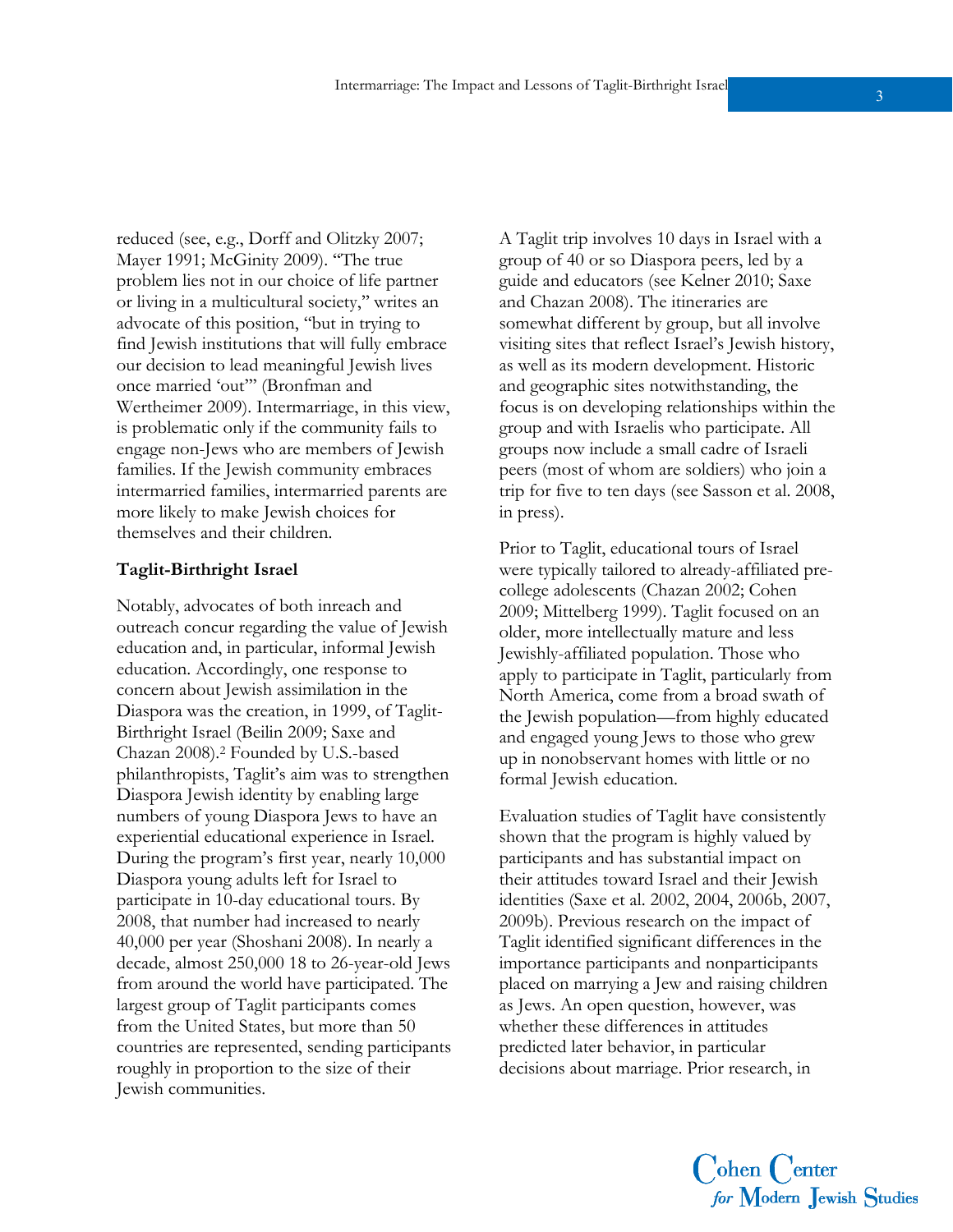the 1990s, by Mittelberg (1994; see also, Mittelberg 1999) found an association between Israel travel and endogamy. Inmarriage was not, however, an explicit goal of Taglit. Because contemporary young adults marry later than their predecessors, it has taken nearly a decade to be able to assess marital choices among program applicants. Ten years after the program's inception, alumni from early cohorts are now embarking on their mature adult lives and making choices about their Jewish identities and, in particular, marriage and family.

Given the number of Taglit participants, program effects can have a potentially significant impact on the size and character of the American Jewish community. The present study examines Taglit's effects on intermarriage, conversion, and attitudes regarding raising children as Jews and compares these effects to other educational interventions and background factors. Beyond the specific impact of Taglit, the paper seeks to address two unresolved questions regarding intermarriage dynamics, specifically: (a) Whether the intermarriage rate is an unchangeable feature of contemporary life (as many outreach advocates assert) or susceptible to influence (as many inreach advocates claim); and (b) Whether the rate at which intermarried parents elect to raise their children as Jews is an unchangeable fact of life (as many inreach advocates assert) or susceptible to influence (as many outreach advocates claim).

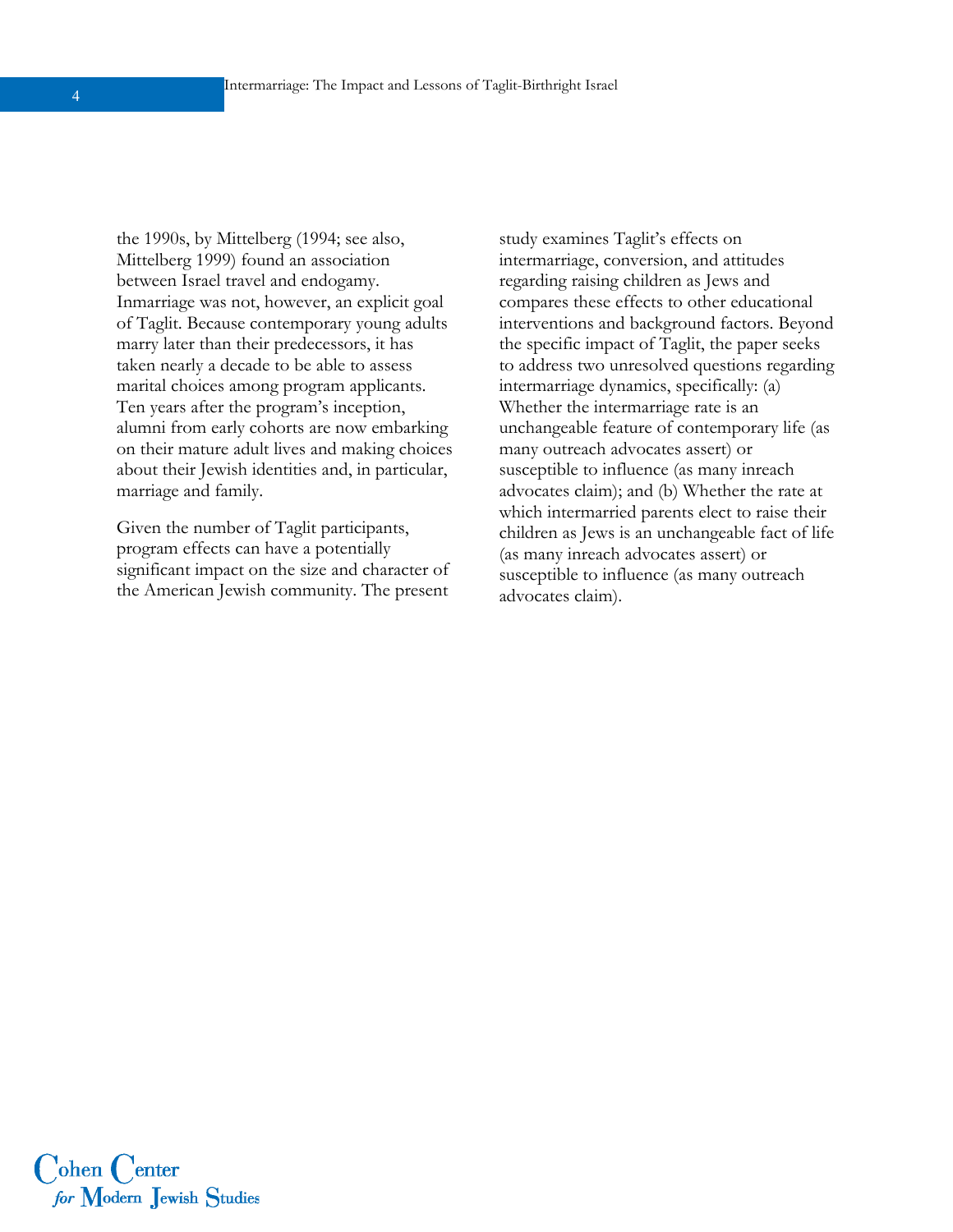## Methods

In order to ascertain Taglit's impact both directly and in comparison to other factors, several surveys were analyzed. The first, a 2009 survey of U.S. young adults who applied to participate in a winter Taglit trip between 2001 and 2004, is used to understand the long -term impact of the program on marriage, conversion, and child- raising. Applicants to older cohorts were chosen to allow an assessment of the long-term impact of Taglit and maximize the number of individuals likely to be married and be parents. Two additional surveys, conducted with summer 2008 applicants three months prior to and three months after the trips, are also examined. Designed as pre- and post-trip evaluation instruments, the summer 2008 surveys did not explore the actual marital choices of program applicants. These surveys did, however, pose questions regarding attitudes on marriage and child-raising and, in contrast to the survey of 2001–2004 applicants, asked about a wide range of educational experiences and background factors. The surveys therefore provide a basis for analyzing Taglit's impact in comparison to other factors.

The three surveys include Taglit applicants who did not participate in the program. These nonparticipants form a natural comparison because there has been substantially more demand for the program than available slots and, for the most part, the reasons that some applicants participated and others were placed on waiting lists were random. Thus eligible nonparticipants have been very similar to those who participated (Saxe et al. 2009a).3 By comparing participants to those who applied but did not participate, one can isolate the effect of program participation.

Taglit applicants' backgrounds cover the spectrum of Jewish experiences, from those who grew up completely estranged from Jewish life to those raised in highly engaged households. Overall, Taglit applicants come from somewhat more engaged backgrounds than those who do not apply to the program, and the sample, while extremely diverse, is not fully representative of young adult American Jews. This is particularly so for those who applied for 2001–2004 trips. Overseas travel in general, and visits to Israel specifically, were seen as dangerous by many applicants and their parents during those years and attracted some of the most highly engaged (Saxe et al. 2004). Later, the proportion of Orthodox applicants decreased, while the percentage of applicants with limited Jewish education and those who came from disengaged households increased (see Table 1).

#### **Survey of 2001-2004 Applicants**

The sampling frame consisted of participants and nonparticipants who applied for Taglit winter trips during 2001–2004.4 Included were those who went on any one of the winter trips, as well as those who applied but did not go on the trip for which they applied or on any subsequent trip.5 Some nonparticipants had, however, traveled to Israel since applying to Taglit, either on their own or as part of another organized Israel program. In all, approximately 22,000 individuals who applied for these trips were eligible for inclusion in this study (more than 85 percent of the total number in the registration database for the cohorts included).

The sample was stratified by age, gender, round (year of application), and participation in Taglit (see Saxe et al. 2009a for details). Older individuals (age 30 and above) were

Cohen Center<br>for Modern Jewish Studies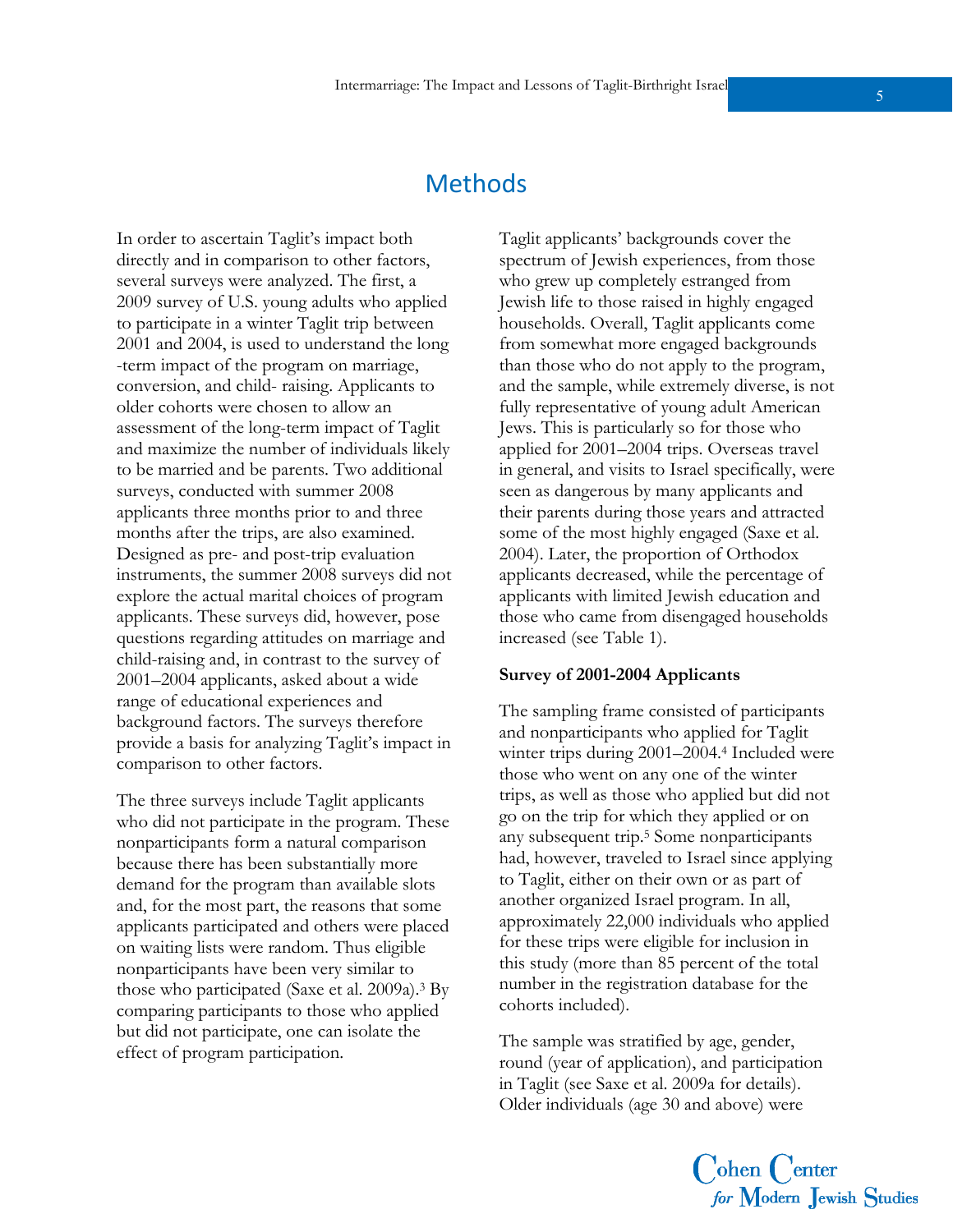|                                              | <b>Winter 2001-2004</b> | Summer 2008 |
|----------------------------------------------|-------------------------|-------------|
| Pct. female                                  | 49.3                    | 55.1        |
| Mean age                                     | 28.2                    | 20.0        |
| Mean H.S. ritual practice (min = 0, max = 4) | 2.7                     | 1.7         |
| Pct. no Jewish education                     | 16.1                    | 25.3        |
| Pct. intermarried parents                    | 15.4                    | 24.0        |
| Pct. Just Jewish                             | 28.0                    | 25.9        |
| Pct. Reform                                  | 20.0                    | 40.6        |
| Pct. Conservative                            | 23.2                    | 22.3        |
| Pct. Orthodox                                | 23.7                    | 3.9         |
| Pct. other Denomination                      | 5.1                     | 7.4         |

#### Table 1: Selected Applicant Characteristics

oversampled in order to increase the number of respondents likely to be married and raising children; also, participants were oversampled to increase the reliability of estimates about those who experienced Taglit and to allow analyses of subgroups of participants. A total of 2,387 cases were selected from the sampling frame. Some cases were subsequently determined to be ineligible, and the final number of cases included in the sample was 2,266.6

Surveys were completed by 1,223 eligible respondents, and the response rate (AAPOR RR4) was 62 percent for Taglit participants and 42 percent for nonparticipants.7 Overall, the response rate (weighted because participants were oversampled) was 55 percent.8 Relatively few individuals explicitly refused to take part in the survey, although the rate for nonparticipants (8.4 percent) was almost double that of participants (4.5 percent). The cooperation rate was 94 percent for participants and 80 percent for nonparticipants. Overwhelmingly,

nonrespondents were individuals who could not be located due to a lack of valid contact information. The absence of valid contact information was particularly a problem for nonparticipants.

The survey used telephone and web modes (with a small number of mail surveys). Because many email addresses—recorded in Taglit's registration database five to eight years earlier—proved unusable, most interviews were conducted by telephone. Researchers utilized email messages, phone calling, data enhancement services, and extensive internet searching to obtain up-todate contact information for potential respondents. Locating respondents was facilitated by social networking sites (e.g., Facebook, LinkedIn). Telephone calls were made by student interviewers. Full telephone interviews averaged 10 minutes, but some were as long as half an hour. Most interview questions were close-ended, with an openended question asked at the end of the survey.

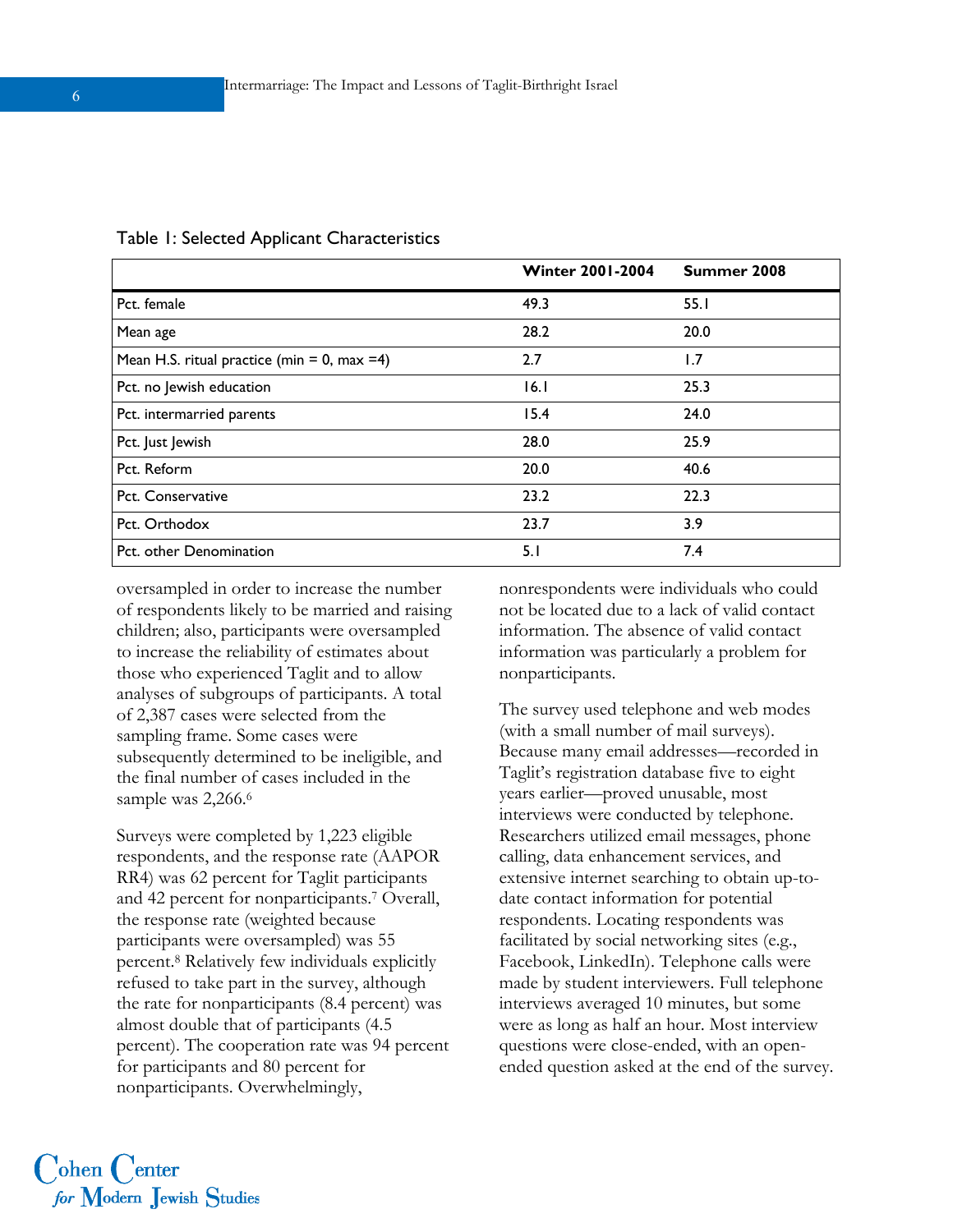Field operations began in February 2009 and ended in July 2009.

The only significant differences between participants and nonparticipants in these rounds were with respect to age, with participants being slightly younger at the time

of the trip. Gender, high school ritual practice, Jewish education, parental intermarriage, and denomination raised in did not differ significantly between participants and nonparticipants (Saxe et al. 2009a). In addition to design weights developed to account for the differential probabilities of selection as a result of the stratified sample, poststratification weights were created using initial applicant data on age, Jewish denomination, round, and gender. These weights correct for differences between the distribution of known characteristics of the respondents and known characteristics of the sampling frame.

The central findings are based on logit or ordinal logit regression models. The models only control for variables where systematic differences existed between participants and nonparticipants (age at time of trip and at time of survey), where such variables were significantly associated with outcomes, and variables that had a significant interaction effect with participation. Variables that did not differ between participants and nonparticipants, and variables that did not interact with program effect, were excluded from analyses.

#### **Survey of 2008 Applicants**

In March 2008, all 37,983 eligible applicants to the summer 2008 round of Taglit were

emailed a link to a web-based pre-trip survey. Nonrespondents received up to three email reminders. There were only 54 explicit refusals to complete the survey, implying a low likelihood of bias due to systematic refusals. The overall response rate to the pretrip surveys was 59 percent (AAPOR RR2), 67 percent for participants and 41 percent for nonparticipants.

In October 2008, post-trip surveys were sent to participants in the summer 2008 round and to eligible applicants who had not participated and had not reapplied to the winter 2008– 2009 round. A total of 37,168 individuals were sent invitations to complete the post-trip survey. Up to four email reminders were sent to nonrespondents. A sample of nonrespondents also received follow-up phone calls. The overall response rate to the post-trip survey was 30 percent (AAPOR RR2), 37 percent for participants and 20 percent for nonparticipants. Respondents were weighted to match the entire population on known characteristics (age, gender, country of residence, student status, employment status, denomination at time of application, and trip organizer).

Analyses of the impact of factors other than Taglit on attitudes to marriage and childraising were conducted using ordinal logit regression. Participation in Taglit was included as a predictor to control for the association of other variables. Pre-trip measurements of the importance of marrying a Jew and raising Jewish children were not included as controls, as the variables of interest were causally prior to the pre-trip measurement and the inclusion of a pre-trip measure resulted in

Cohen Center<br>for Modern Jewish Studies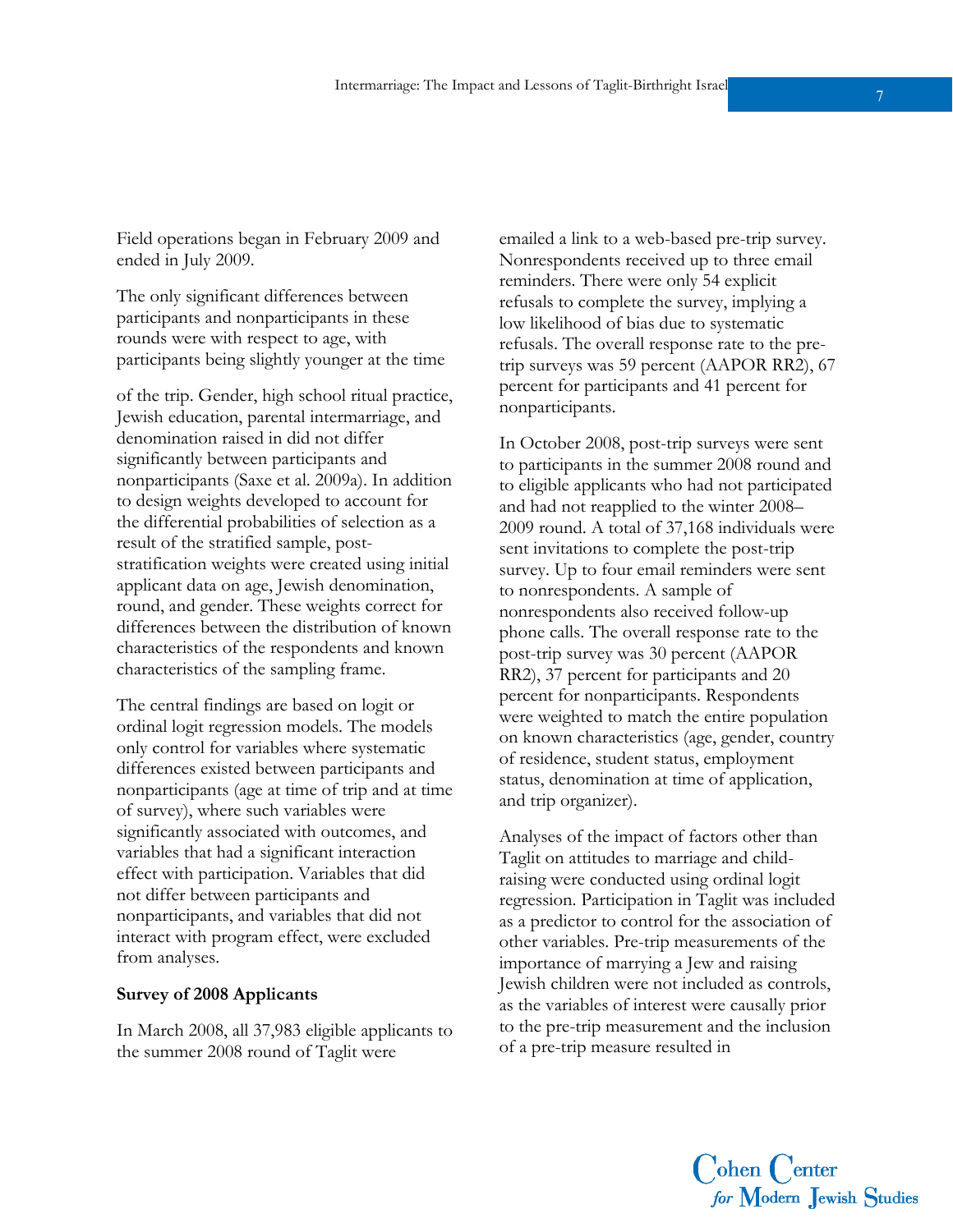underestimates of effect size. By contrast, models of the impact of Taglit on marriage and child-raising included pre-trip measures of the importance of marrying a Jew and raising Jewish children as a control (i.e., an untreated control group design with dependent pre-test and post-test samples; see Shadish et al. 2002).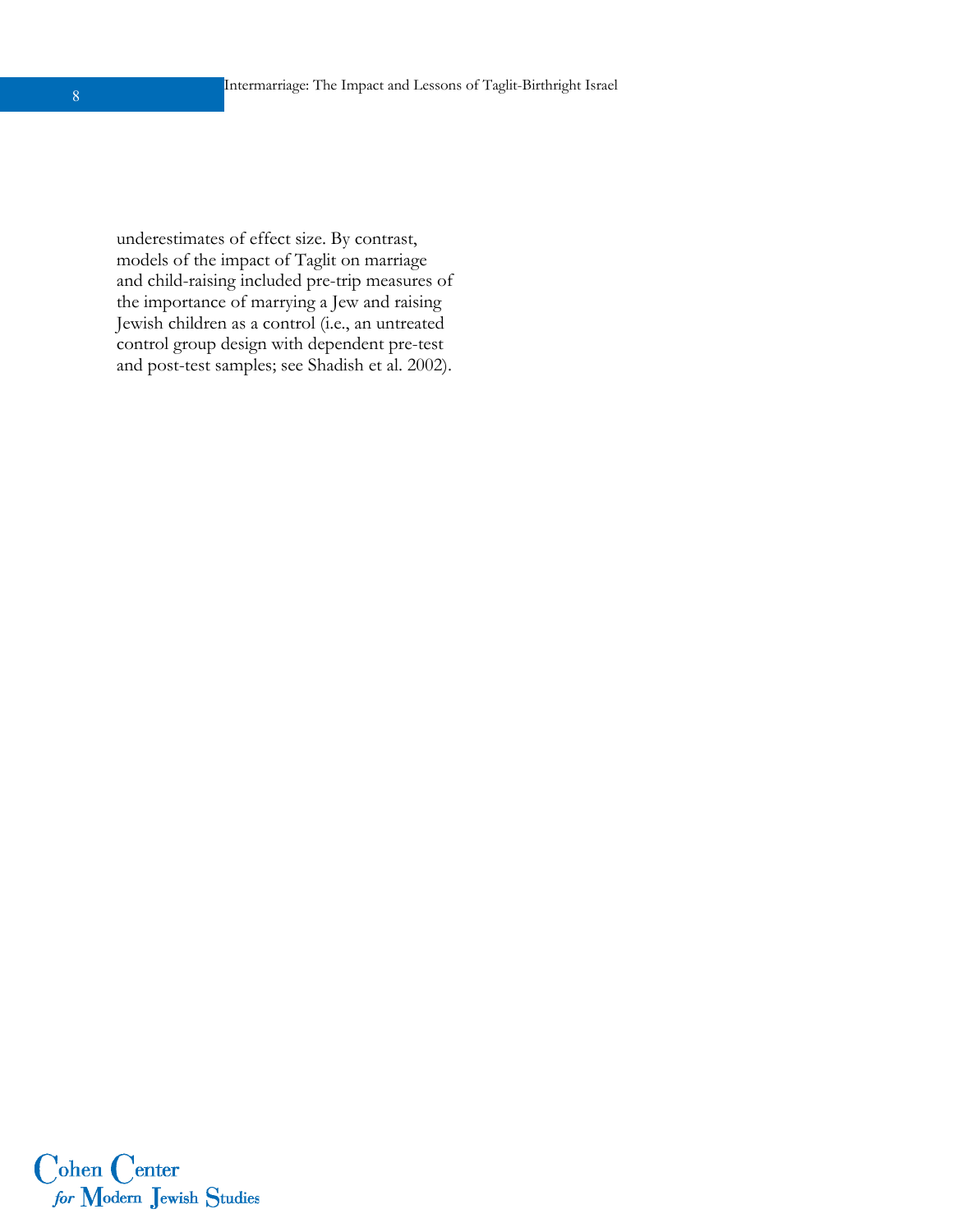## **Results**

The findings are reported in three sections: First, drawing on the survey of 2001–2004 applicants, the impact of Taglit after five to eight years is examined with respect to choice of spouse, conversion, relationship status, and the importance of raising Jewish children. Second, drawing on responses to the openended question posed in this survey, the findings are contextualized in relation to the subjective experiences of Taglit participants. Third, drawing on data from the 2008 surveys, Taglit's influence on the importance of marrying a Jew and raising Jewish children is compared to the influence of other educational and background factors.

#### **Impact of Taglit**

#### *Choice of Spouse*

Participation in Taglit was associated with significantly greater probability of non-Orthodox participants being married to a Jew (Table 2). Virtually all of the married applicants in the study sample who were raised Orthodox married another Jew (see

Lazerwitz et al. 1998 regarding the impact of denominational affiliation on intermarriage). Accordingly, analyses of the effect of Taglit on marital choice are restricted to respondents who were raised non-Orthodox. Overall, holding rates of parental intermarriage at their means, the predicted probability of inmarriage for married non-Orthodox participants was 72 percent compared to 47 percent for married non-Orthodox nonparticipants.9 Thus, expressed in terms of odd ratios, the odds of a non-Orthodox participant being married to a Jew are expected to rise by 332 nearly 200 percent (see Long 1997).10

The effect of Taglit was largest for non-Orthodox participants with intermarried parents. The odds of a non-Orthodox participant with intermarried parents being married to a Jew are expected to increase by more than 700 percent.<sup>11</sup> (The predicted probability of marrying a Jew for non-Orthodox participants with intermarried parents is 56 percent compared to 13 percent for non-Orthodox nonparticipants with

| Table 2: Coefficients of logit regression of intermarriage on selected variables |  |  |
|----------------------------------------------------------------------------------|--|--|
|                                                                                  |  |  |

| Variable                           | Coefficient (SE in parentheses) |
|------------------------------------|---------------------------------|
| Participant                        | $.83(.34)$ *                    |
| Parents intermarried               | $-2.19(.65)$ ***                |
| Participant x parents intermarried | $1.30$ $(.75)^{\dagger}$        |
| Intercept                          | .31(.28)                        |
| n                                  | 384                             |
| F(3, 574)                          | $9.35***$                       |

*Note*: Odds ratios may be calculated as exp(*βk*) where *βk* is the coefficient of the *k*th variable <sup>†</sup> p ≤ 1; \* p ≤ .05; \*\*\* p ≤ .001

> Cohen Center for Modern Jewish Studies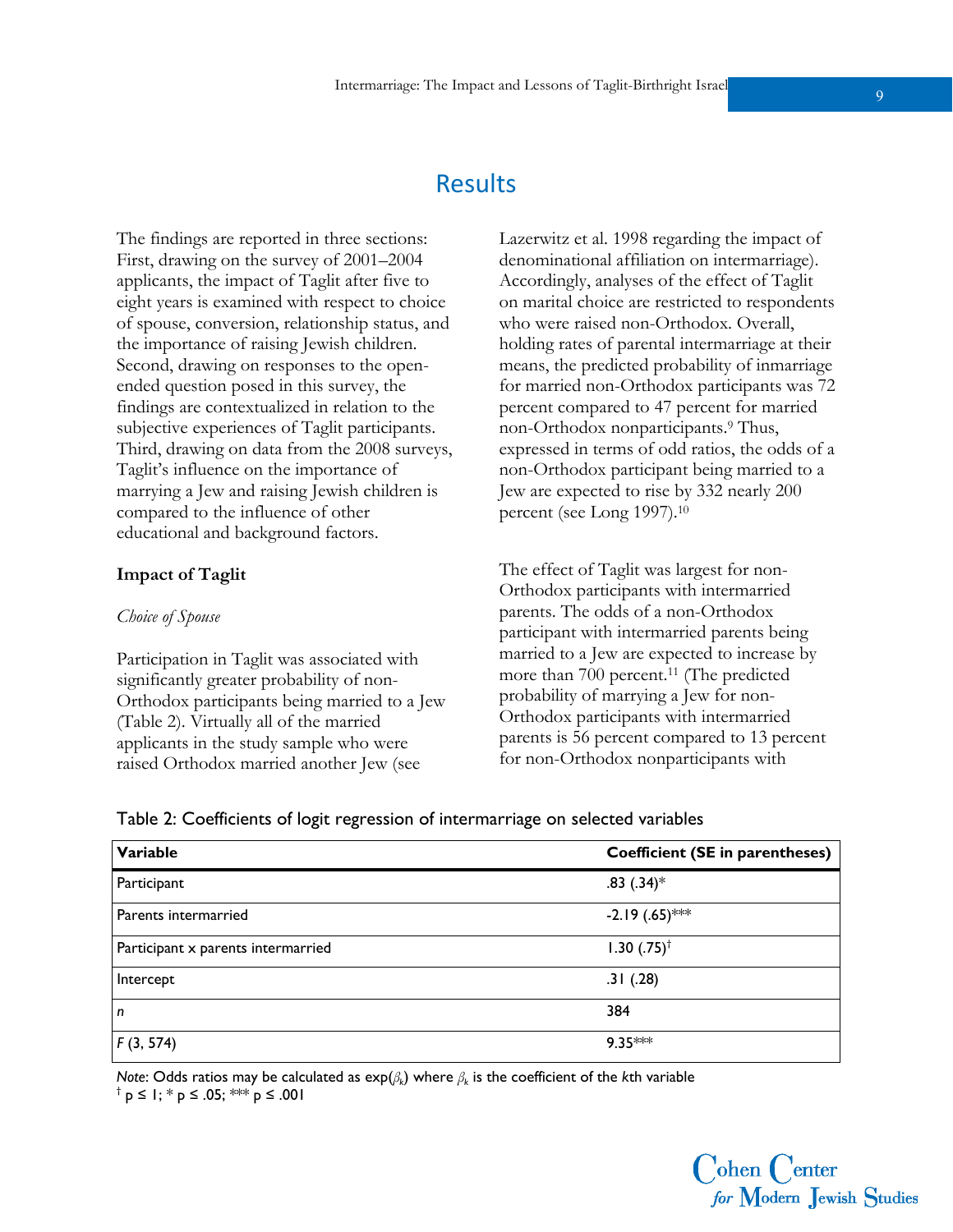intermarried parents.) However, the estimates for nonparticipants are based on small cell sizes and participation is only marginally significant ( $p \leq .1$ ).

The effect of Taglit is still large for participants from inmarried families. Compared to a nonparticipant from an inmarried non-Orthodox family, the odds of a participant being married to a Jew are expected to increase by 128 percent (predicted probability of 76 percent for participants compared to 56 percent for nonparticipants).12

#### *Conversion*

Among respondents who married partners who were not raised Jewish, 21 percent of the participant spouses were Jewish at the time of the survey compared to 4.6 percent of the spouses of nonparticipants (F1,  $351 = 10.25$ ,  $p \leq 0.01$ . It is not clear whether the partner had a Jewish parent but was not raised as a Jew or whether he or she had no familial tie to Jewish life and actually converted to Judaism. Nevertheless, this observation may indicate a substantially higher rate of conversion to Judaism among spouses of participants.

#### *Relationship Status*

The higher rate of inmarriage among participants—as well as the apparently higher rate of conversion among participant spouses—may be related to another finding: Younger participants were less likely to be married than their nonparticipant comparisons. Above age 30,13 Taglit participants and nonparticipants looked very much alike with respect to their relationship status (F5.9, 7215.8 = .61, p[.1), with 48

percent being married. Below age 30, however, there were significant differences in relationship status (F5.9, 7218.3 = 3.15, p ≤ .01). Taglit participants were less likely to be married (25 percent for participants compared to 47 percent for nonparticipants) and more likely to be dating (35 percent for participants compared to 23 percent for nonparticipants). One possible explanation for this phenomenon is that Taglit participants are more likely to want to marry a Jewish person and consequently spend a longer time searching for a suitable partner. Participants were not, however, significantly more likely to date Jews (results not shown).

#### *Raising Jewish Children*

Of all Taglit applicants surveyed, 20 percent had at least one child, with 49 percent of married applicants having children compared to one percent of unmarried applicants. Due to the small number of cases ( $n = 265$ ), it is not yet possible to analyze how Taglit may have influenced parental decisions regarding the religious education and socialization of children.

Although it is too early to analyze the decisions of alumni parents, the survey of the 2001–2004 applicants also asked respondents without children to indicate how important it was to them to raise children as Jews. Taglit participants were significantly more likely to view raising their children as Jews as very important (see Table 3).14 The odds of a participant indicating that raising Jewish children is very important were 121 percent greater than for a nonparticipant. This effect is greater than the short-term impact of Taglit for these cohorts (Saxe et al. 2004, 2006b). The effect size was even greater for



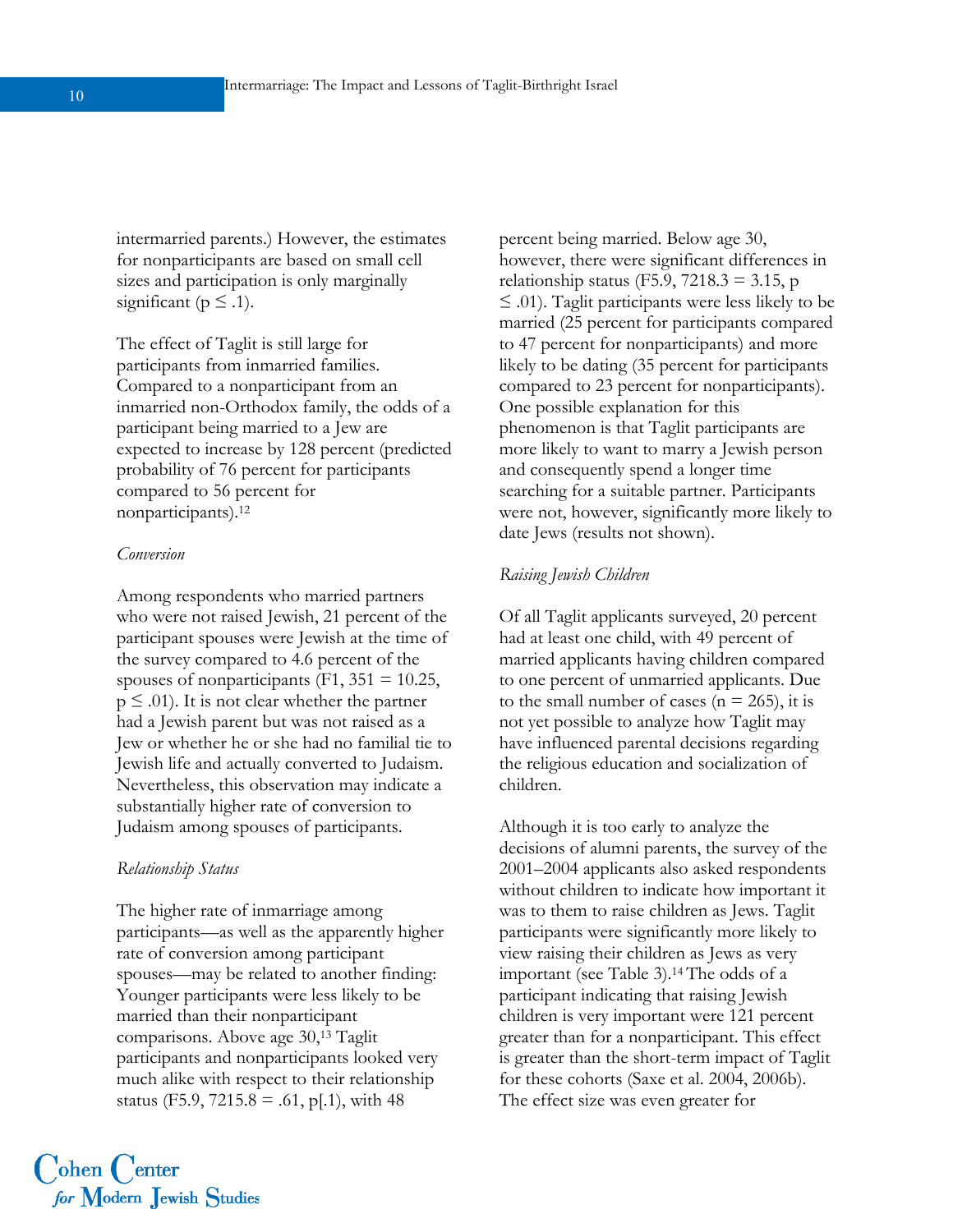| Variable      | All childless respondents<br>(SE in parantheses) | Intermarried children respondents<br>(SE in parentheses) |
|---------------|--------------------------------------------------|----------------------------------------------------------|
| Participation | $.79(.20)$ ***                                   | $1.06$ $(.52)^{†}$                                       |
| $Pr(y = 2)$   | $-2.26$ (.21)***                                 | $-2.39$ (.46)***                                         |
| $Pr(y = 3)$   | $-1.39(.19)$ ***                                 | $-.92(.42)*$                                             |
| $Pr(y = 4)$   | $-.26(.17)$                                      | .97(0.40)                                                |
| n             | 909                                              | 79                                                       |
|               | $F(1, 909) = 15.61***$                           | $F(1, 1185) = 3.38^{\dagger}$                            |

Table 3: Coefficients of ordinal logit regression of importance of raising Jewish children on selected variables

*Note*: Odds ratios may be calculated as exp(*βk*)

intermarried Taglit participants ( $p \leq .1$ ), for whom the odds of finding it very important to raise Jewish children were 190 percent greater than for intermarried nonparticipants.

#### **Subjective Meaning of Taglit**

The findings about Taglit's impact on marriage and child-raising on 2001–2004 trip participants are buttressed by comments respondents made at the end of this survey. Respondents were asked, ''During the years since your trip, can you think of any decisions that you made that were influenced by your experience on Birthright Israel (for example, decisions about jobs, relationships, religious observance, how you spend your free time, etc.)?'' Over 90 percent of those who were asked this question gave some form of openresponse answer, providing over 800 different responses. Seventeen percent of participants who responded indicated that Taglit influenced their decisions regarding dating and marriage and their desire to raise children as Jews. In the minds of these respondents, marrying another Jew and raising children as

Jews are intimately linked, as evidenced by comments such as the following:

*Simply put, going on the Birthright Israel trip made me decide once and for all that I would marry a Jewish man, raise my children Jewish, and really hold on to my Jewish heritage. My fiance´ and I have always talked about raising our future children Jewish, but after going on the trip, it really made me want it even more.* 

Notably, even those who said they had or would be willing to marry a non-Jew stressed the importance of raising a Jewish family. One participant respondent, for example, was ''unwilling to date anyone that was unwilling to raise a family Jewish,'' implying that the religion of the spouse was unimportant as long as he or she made a commitment to being part of a Jewish family. Another respondent said that ''in terms of my relationship, it has been clearly communicated that if I am to marry this person, my kids will be Jewish [and that] is all that is important.'' A third respondent stated: ''We wanted to raise

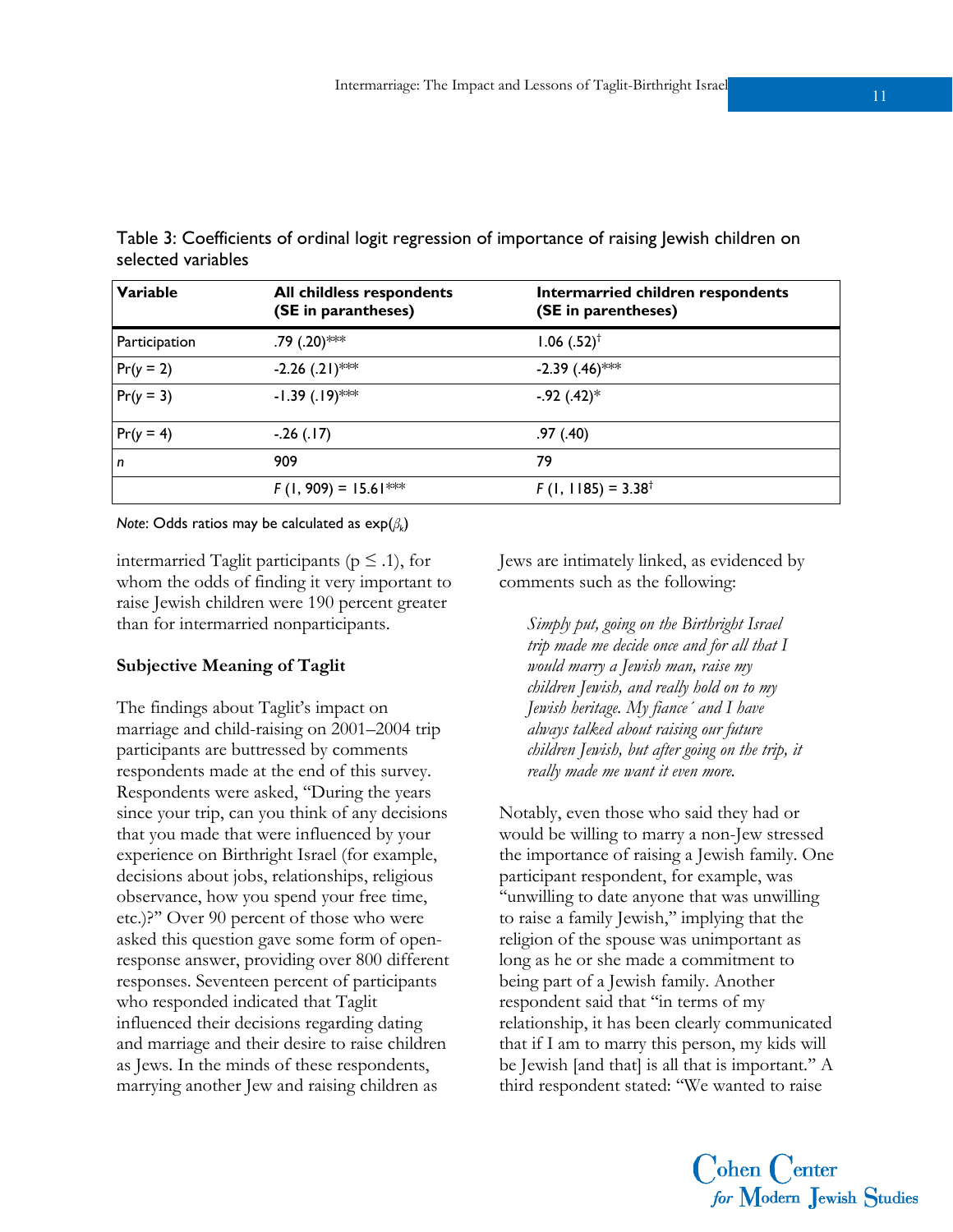my kids Jewish and carry on the Jewish tradition. It was difficult marrying a non-Jew, but it made me want to keep the Jewish tradition within my home.'' Finally, almost a dozen respondents also mentioned that their current spouse or fiancé/e was someone they met on the trip, suggesting a more direct impact of Taglit on the marriage choices of participants.

#### **Comparative Perspective**

How does the size of the Taglit effect compare to those of other forms of Jewish education? Due to the relatively limited educational and background data about 2001– 2004 applicants, this question cannot be answered directly. Instead, using more detailed data from the survey of applicants during 2008, we focus on attitudes toward marrying a Jew and the importance of raising Jewish children.

#### *Importance of Marrying a Jew*

While a positive attitude regarding inmarriage may not lead to marriage with a Jew, there is considerable reason to believe the two are connected. Taglit's impact on attitudes toward marrying Jews has been among its most consistent effects in short-term (three months post-trip) evaluations. Medium-term evaluations (conducted one to three years post -trip) demonstrated that the differences between participants and nonparticipants grew over time (Saxe et al. 2004, 2006b). These data on the importance of marrying a Jew from three months to three years posttrip and on spousal choice five to seven years post-trip suggest there is a carry-over from attitudes to behavior.

Separate models are used for the impact of

other modes of Jewish education and the impact of Taglit, with a third model adding the interaction term found in the analysis of intermarriage for winter 2001–2004 applicants (see Table 4). Participation in Taglit is associated with a significant increase in the importance placed upon marrying a Jew, and the impact is larger on people raised in intermarried families than on those raised in inmarried families.

In terms of other forms of Jewish education, Hebrew school (or other multiday supplementary school) and day school exert a positive effect on attitudes to marrying a Jew, with day school having about 2.5 times the effectiveness of Hebrew school on a per annum basis (see Table 5).15 A season at a Jewish overnight summer camp had about as great an effect as a year at Hebrew school. Participation in high school youth groups measured as never, rarely, occasionally, or often—was also associated with more positive attitudes regarding marrying a Jew. Sunday school, however, had a slight negative effect, with increased length of exposure being associated with slightly lower importance being placed on marriage to a Jew, similar to patterns described by Cohen (1995).

These data indicate that in order to equal the impact of Taglit on importance of marrying a Jew, one would need to attend a Jewish day school for 4.8 years, a Hebrew school for 12.0 years, or a Jewish overnight summer camp for 12.8 years (well beyond the number of years most Jewish summer camps offer sessions).16 The impact of Taglit is approximately equal to moving from never attending a Jewish youth group during high school to attending one often. No amount of Sunday school would be equal to the impact of Taglit.

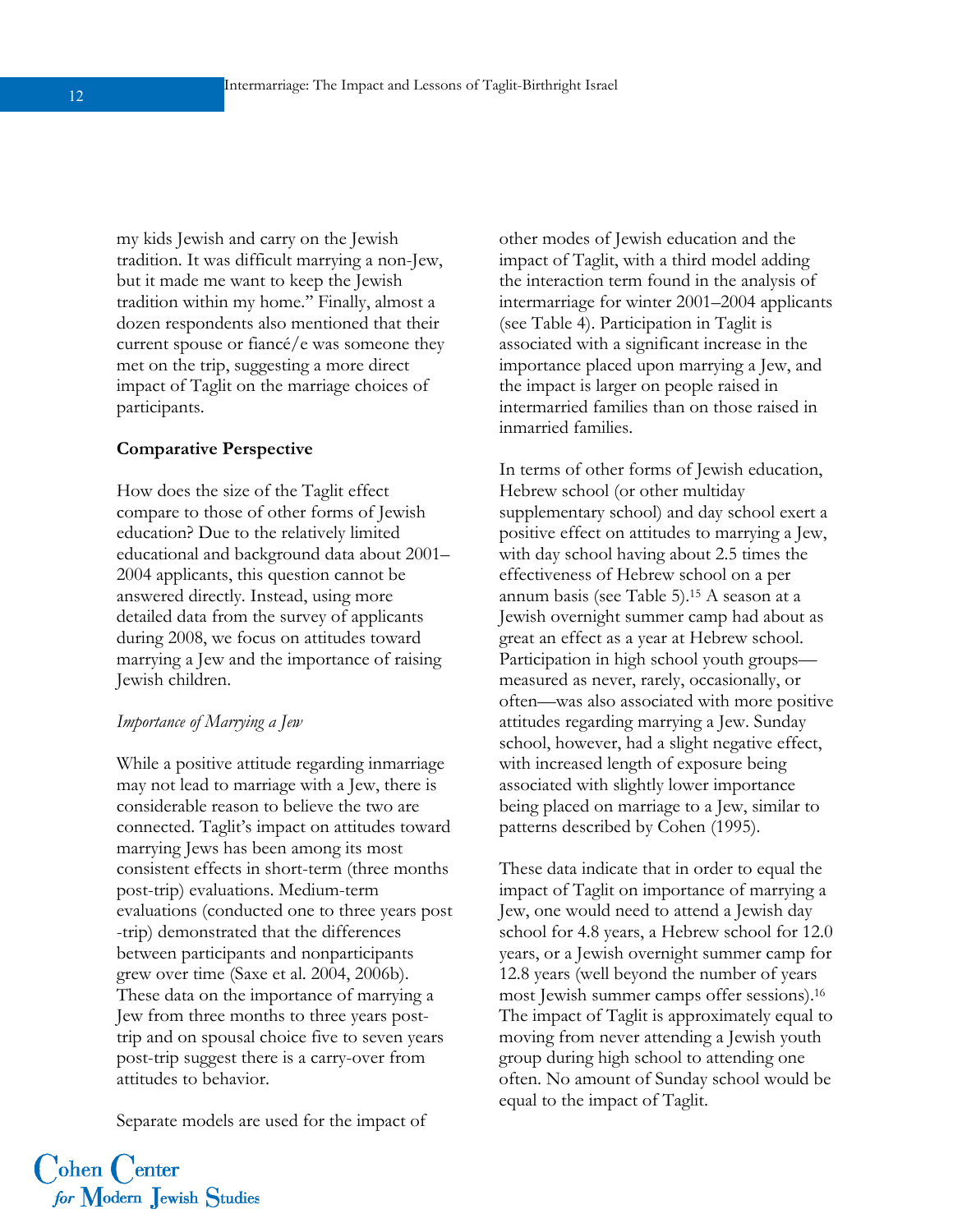| Variable                                      | <b>Impact of Taglit</b> | Other types of<br>education | <b>Impact of Taglit</b><br>with interaction |
|-----------------------------------------------|-------------------------|-----------------------------|---------------------------------------------|
| Taglit participation                          | .43(.06)                | .30(.05)                    | .33(.07)                                    |
| Parental intermarriage                        | $-.29(.07)$             | $-1.05$ (.06)               | $-.55(.13)$                                 |
| Taglit participation x Parental intermarriage |                         |                             | .42(.15)                                    |
| Female                                        | .12(.05)                | .19(0.05)                   | .12(.05)                                    |
| Age                                           | .00(01)                 | $-0.00(01)$                 | .00(0.01)                                   |
| Pre-trip importance of marrying a Jew         | 2.09(.04)               |                             | 2.10(.04)                                   |
| Raised secular                                | $-13(10)$               | $-.20(.09)$                 | $-13(10)$                                   |
| Raised just Jewish                            | $-.05(.08)$             | $-.10(0.07)$                | $-.06(.08)$                                 |
| <b>Raised Conservative</b>                    | .04(.07)                | .35(.06)                    | .05(.07)                                    |
| Raised Orthodox                               | .31(.25)                | .85(.06)                    | .30(.26)                                    |
| Parental organizational ties                  | .04(.03)                | .13(0.03)                   | .04(.03)                                    |
| H.S. ritual practice                          | .13(0.04)               | .25(.03)                    | .12(.04)                                    |
| Years Sunday school                           | .00(0.01)               | $-0.02(01)$                 | .00(01)                                     |
| Years Hebrew school                           | .02(.01)                | $-0.04(01)$                 | .02(.01)                                    |
| Years day school                              | .06(.01)                | .09(.01)                    | .06(.01)                                    |
| Years Jewish summer camp                      | .02(.01)                | .03(01)                     | .02(.01)                                    |
| Freq. Jewish youth group                      | $-.08(.03)$             | .12(.03)                    | $-01$ (.03)                                 |
| H.S. Jewish friends                           | .11(.03)                | .40(.02)                    | .10(0.03)                                   |
| $Pr(y = 2)$                                   | 4.15(.29)               | $1.04$ $(.25)$              | 4.09(0.29)                                  |
| $Pr(y = 3)$                                   | 5.91(.30)               | 1.96(.26)                   | 5.85(.30)                                   |
| $Pr(y = 4)$                                   | 8.28(.30)               | 3.24(.26)                   | 8.22(.31)                                   |
| n                                             | 7,911                   | 7,932                       | 7,910                                       |

Table 4: Coefficients of ordinal logit regression of importance of marrying a Jew on selected variables

*Note*: Statistical significance not shown because data are drawn from a survey of the entire population. Odds ratios may be calculated as exp(*βk*)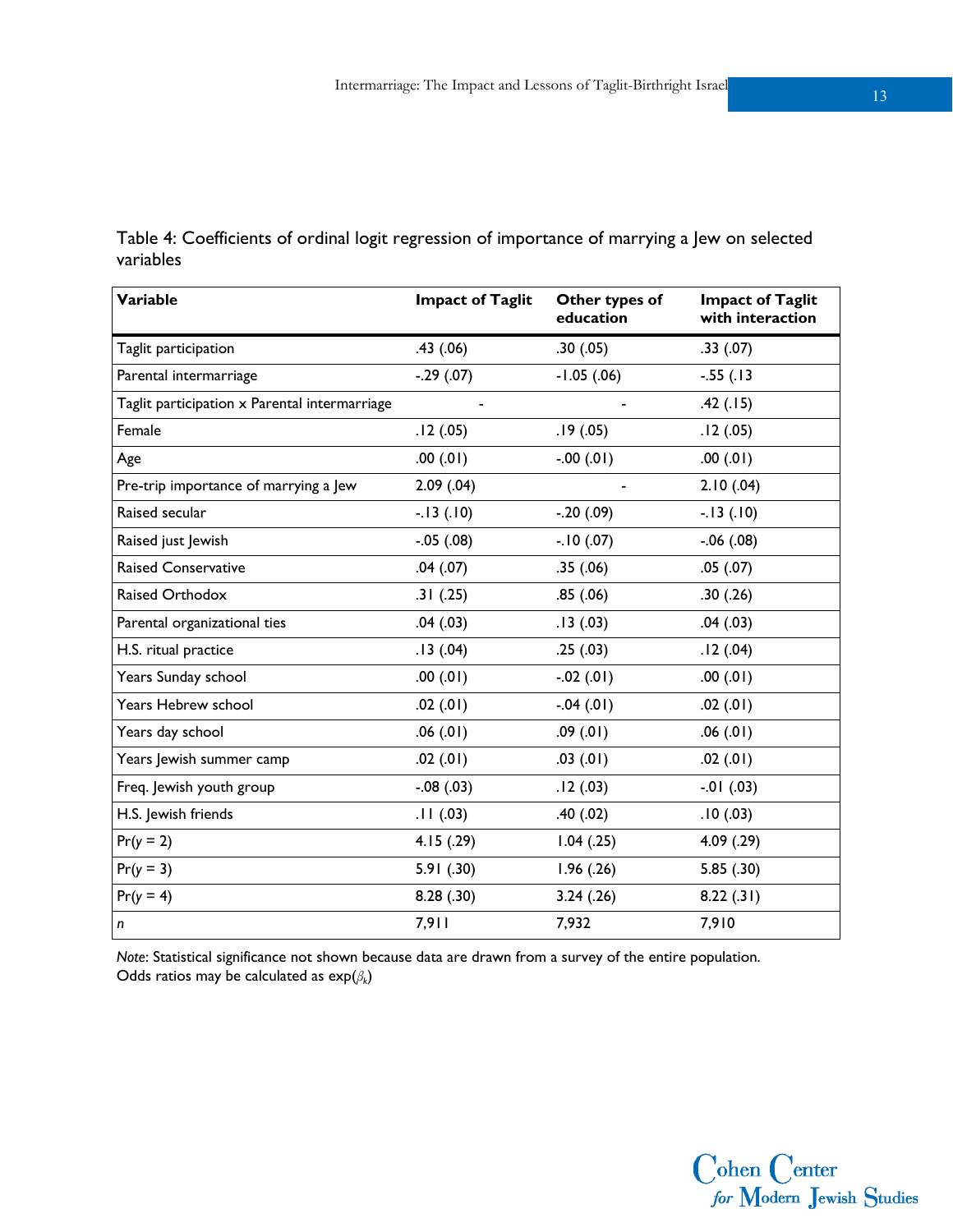| <b>Variable</b>                                | <b>Taglit</b> | <b>Other factors</b>         |
|------------------------------------------------|---------------|------------------------------|
| Female                                         | .38(.06)      | .54(.05)                     |
| Age                                            | .00(01)       | .00(0.01)                    |
| Pre-trip importance of raising Jewish children | 2.02(.05)     | $\qquad \qquad \blacksquare$ |
| Raised secular                                 | $-.20(.10)$   | $-.72(.09)$                  |
| Raised just Jewish                             | $-11(.08)$    | $-.23(.08)$                  |
| Raised conservative                            | .03(.08)      | .10(0.08)                    |
| Raised orthodox                                | .33(.31)      | .44(.28)                     |
| Parental organizational ties                   | .13(0.03)     | .21(.03)                     |
| Parental intermarriage                         | $-.25(.07)$   | $-71(06)$                    |
| H.S. ritual practice                           | .14(.04)      | .32(.03)                     |
| Years Sunday school                            | .01(.01)      | .01(.01)                     |
| Years Hebrew school                            | .03(.01)      | .06(.01)                     |
| Years day school                               | .03(.02)      | .06(.01)                     |
| Years Jewish summer camp                       | .01(.01)      | .02(.01)                     |
| Freq. Jewish youth group                       | .07(0.03)     | .22(.03)                     |
| H.S. Jewish friends                            | .05(.03)      | .23(.03)                     |
| Taglit participation                           | .64(.06)      | .43(.06)                     |
| $Pr(y = 2)$                                    | 3.77(0.33)    | $-.19(0.28)$                 |
| $Pr(y = 3)$                                    | 5.74(.34)     | .97(.28)                     |
| $Pr(y = 4)$                                    | 7.91(.35)     | 2.29(0.28)                   |
| n                                              | 7,918         | 7,937                        |

Table 5: Coefficients of ordinal logit regression of importance of raising a Jewish child on selected variables

*Note*: Statistical significance not shown because data are drawn from a survey of the entire population. Odds ratios may be calculated as exp(*βk*)

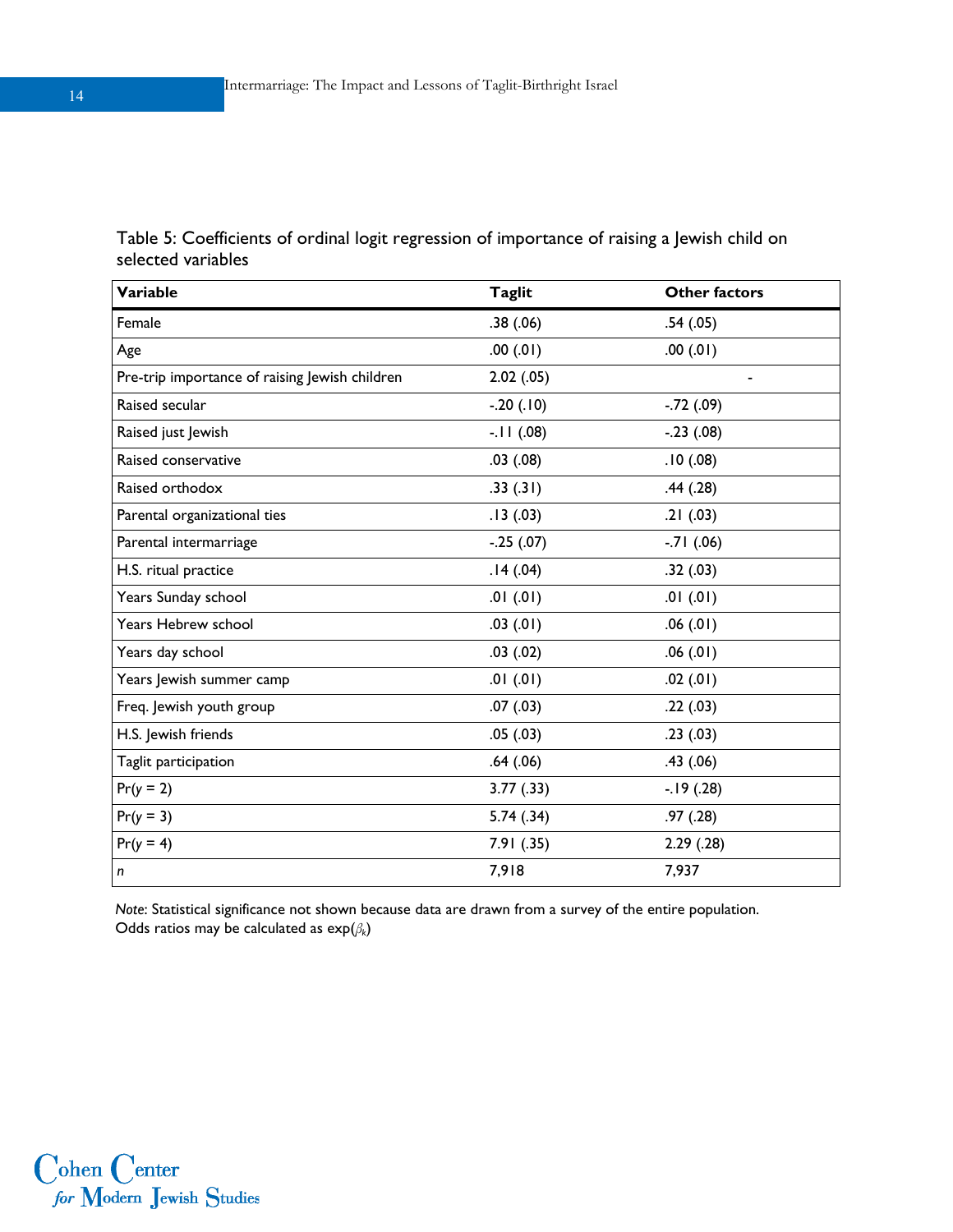Noneducational factors were also associated with attitudes toward marrying a Jew. Having intermarried parents was associated with placing much lower levels of importance on having a Jewish spouse. Having more Jewish friends in high school had a particularly large effect, with each step on our friendship scale being associated with a 50 percent increase in the odds of deciding it was ''very important'' to marry a Jew. People raised in observant families placed higher levels of importance on marrying a Jew, as measured using a Mokken scale (Guttman 1950; Loevinger 1948) of family ritual practice during high school ranging from zero to four (based on celebrating Hanukkah, attending a Passover seder, regularly lighting Shabbat candles, and keeping kosher at home). Similarly, people raised by parents involved in multiple Jewish organizations were more likely to think marrying a Jew was important, as measured using a Mokken scale ranging from zero to four (based on belonging to a synagogue, Jewish community center, Jewish federation, or other Jewish organization). Being raised as a secular Jew was associated with lower importance placed on inmarriage than for Reform Jews, while people raised ''Just Jewish'' did not differ substantially from Reform Jews. Conservative Jews placed higher levels of importance on marrying a Jew than did Reform Jews. Individuals raised Orthodox placed the highest importance on inmarriage.

Although these factors are not as close in nature to Taglit-Birthright Israel as the educational variables, their effects can be compared. Participation in Taglit had slightly greater impact than being raised Conservative (compared to Reform), but not as large as being raised Orthodox (compared to Reform). On the scale of family level of ritual practice,

the impact of Taglit is equal to an increase of observance of close to two additional rituals. Similarly, on a scale of the proportion of Jewish friends in high school, Taglit participation is approximately equal to an increase of one level (e.g., from about half to mostly Jewish). In terms of the number of organizations one's parents belonged to, Taglit participation is approximately equal to involvement in three additional organizations. The impact of Taglit is not, however, as great as having two Jewish parents; it is approximately 40 percent as large of an impact.

#### *Importance of Raising Jewish Children*

Participation in Taglit is associated with increased importance placed upon raising Jewish children.

Jewish day school exerts a smaller impact on the importance of raising Jewish children than was the case for the importance placed on marrying a Jew. Essentially, it has the same impact per annum as Hebrew school. Sunday school is associated with a slight increase in the importance placed upon raising Jewish children. The effect of Jewish summer camp on a per year basis lies between that of Sunday school and Hebrew and day school. Jewish youth groups are associated with increases in the importance placed upon raising Jewish children.

The effect of Taglit corresponds to 11.2 years of Hebrew school, 10.5 years of day school, 26.0 years of Jewish summer camp, and 45.0 years of Sunday school, the latter two clearly lying outside the maximum possible length of enrollment. The impact of attendance at Jewish youth group in high school, measured

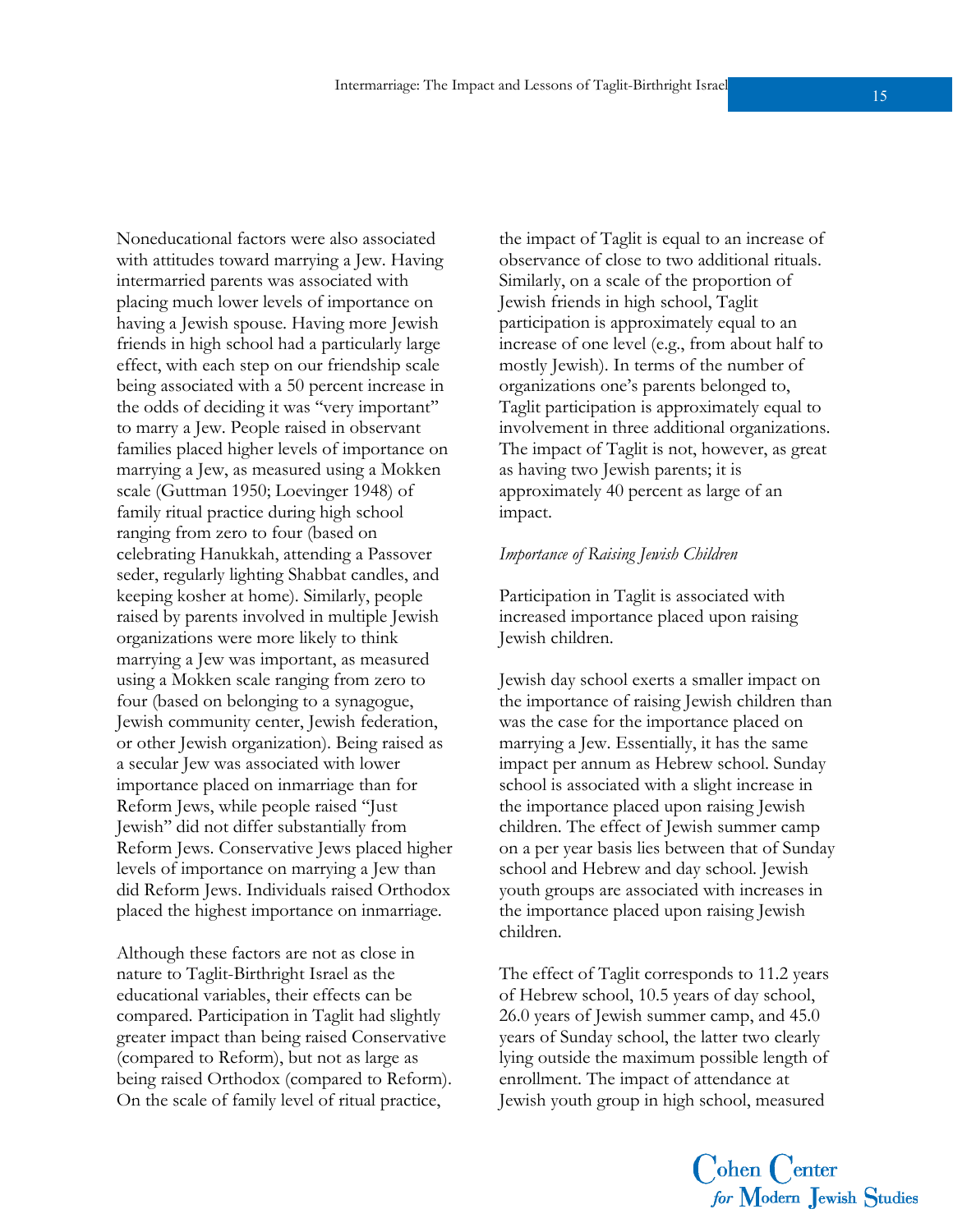on a scale of never, occasionally, sometimes, and often, is equivalent to going often as compared to never.

Among noneducational factors associated with importance of raising Jewish children, family ritual practice is associated with increased importance; so too is having a higher proportion of Jewish friends in high school and having parents involved in Jewish organizational life. People raised as secular Jews or ''Just Jewish'' placed less importance on raising Jewish children than did people raised Reform. Controlling for other factors, however, those raised Conservative or Orthodox were not substantially more likely than those raised Reform to feel raising Jewish children was important. As was the case with importance placed on marrying a Jew, people raised in intermarried families were less likely to feel raising children Jewish was important.

Women placed more importance on raising Jewish children than did men. The impact of Taglit was equivalent to performing an additional two ritual practices, moving up nearly three levels of the proportion of Jewish friends in high school (none, a few, half, most, or all), and having parents involved in an additional 3.1 more types of Jewish organizations. The impact of Taglit was greater than being raised Orthodox or Conservative (compared to Reform) and was almost as great as having inmarried parents (compared to intermarried parents).

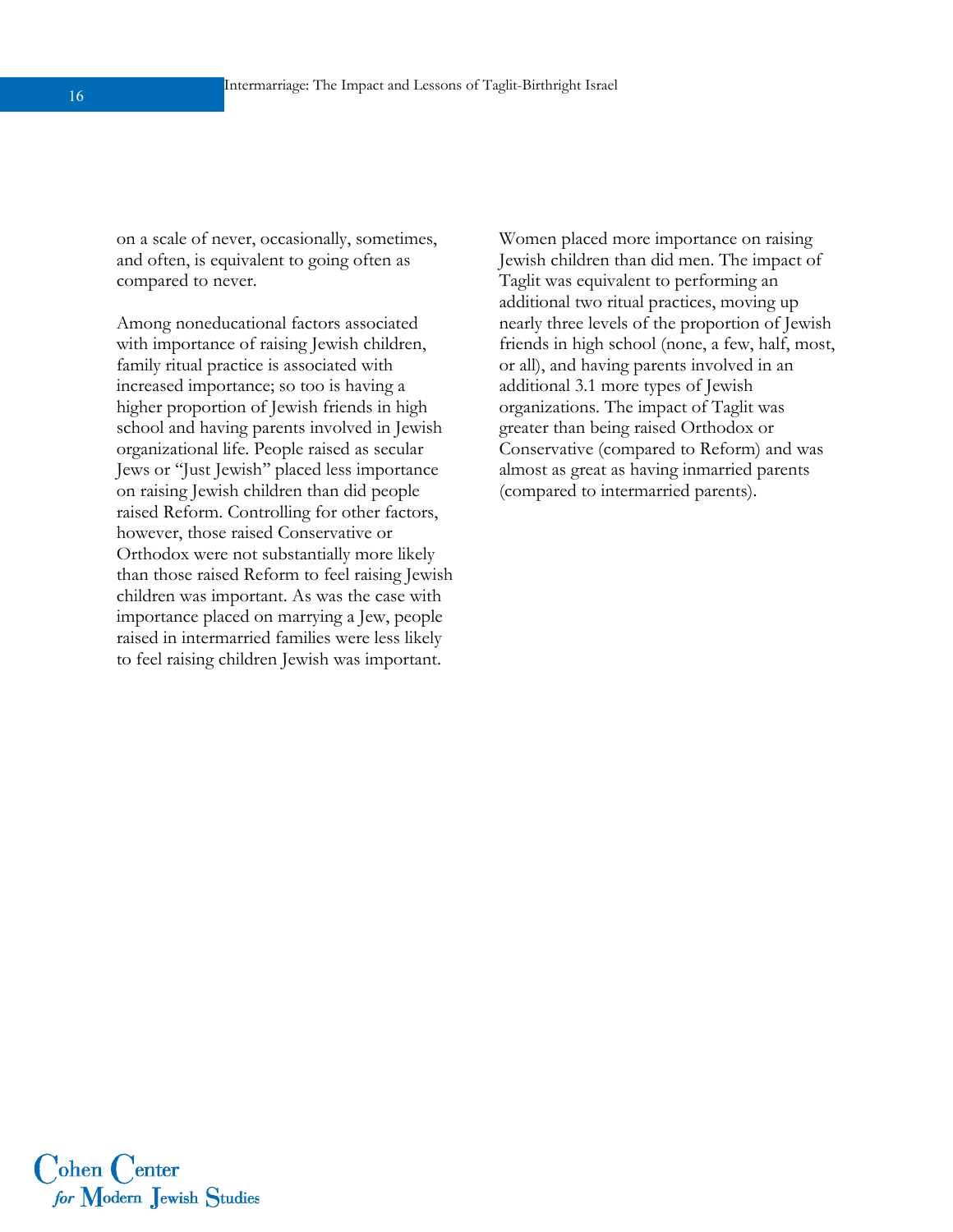### **Discussion**

The analyses of surveys of Taglit applicants and participants presented here provide strong support for the view that decisions about intermarriage and the religious identity of children are, in part, a function of Jewish educational experience. Jewish youth groups, summer camp, Hebrew school or other multiday supplementary education, and day school were all associated with increased importance being placed on marrying Jews and raising Jewish children. These findings comport with those of Phillips and Fishman (2006) and others (Cohen 1995, 2006; Fishman and Goldstein 1993; Medding et al. 1992; Phillips 1997). In light of early concerns (e.g., Liebler 1999) that Taglit would not represent a strong enough educational intervention to make a difference, the magnitude of the effect on intermarriage is surprising.<sup>17</sup> That the odds of non-Orthodox participants in Taglit being married to a Jew are much greater than for nonparticipants suggests that Taglit has a far greater effect than previously believed. The finding is buttressed by the narrative responses of many survey respondents.

Taglit's impact extends beyond marriage to views on child-raising, with the odds of participants considering raising Jewish children as ''very important'' being more than 120 percent greater than for nonparticipants. Interestingly, Taglit's influence on participants' views regarding children extends beyond those who married Jews. Intermarried participants were nearly three times as likely as intermarried nonparticipants to think raising children as Jews was ''very important.'' Although Taglit's impact on actual behaviors as opposed to attitudes with respect to raising children remains a question for future

research, the present data suggest that both inmarried and intermarried alumni are highly motivated to raise children as Jews.

One surprising finding is that participants were somewhat less likely than nonparticipants to be married at the time of the survey. It is possible that participants are delaying marriage more than nonparticipants, in which case the full extent of Taglit's impact on the marriage patterns of alumni remains unknown. Examining this hypothesis will have to await future research, but it is possible that the effect reflects Taglit participants' stronger motivation to marry Jewishly.

This disparity between participants and nonparticipants in relation to marriage could be an indication of fundamental differences between the two groups. As discussed in the ''Methods'' section, however, there were few meaningful differences in the Jewish backgrounds of participants and nonparticipants. Rather, as noted, logistical factors were key in determining who became a participant versus a nonparticipant. Although there is no evidence of pre-existing differences in the populations, it is possible that more engaged individuals would have been more willing to respond to the survey. The effect of this potential bias, however, would have been more pronounced among nonparticipants (who would presumably be less interested in responding to a survey focused on Jewish issues) and, insofar as the most Jewishly engaged nonparticipants would be the most likely to respond, would actually strengthen our conclusions. In any case, weights were applied to make both groups statistically equivalent and assure that the samples were parallel to the populations.

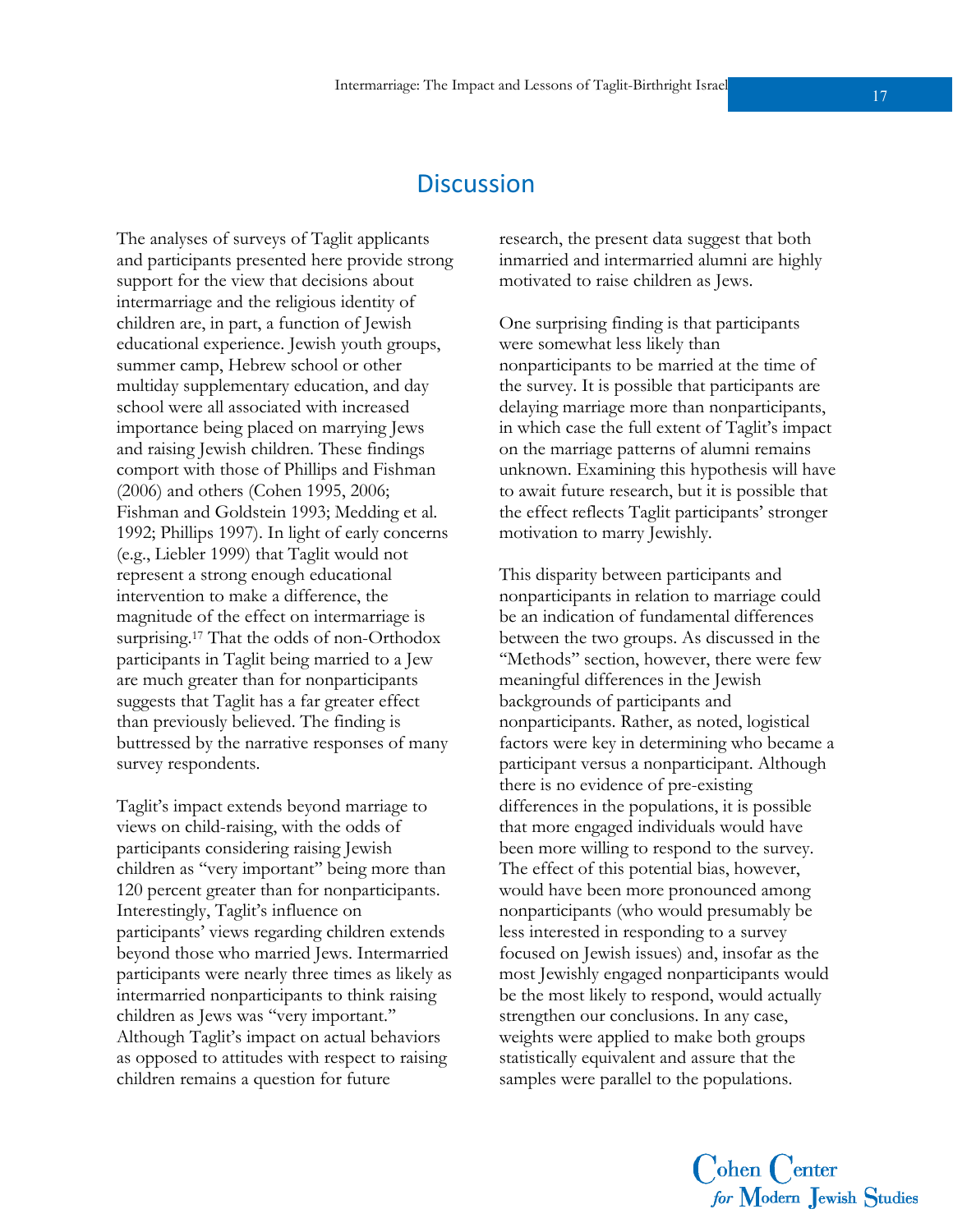Another potential question about the study is whether the population of Taglit applicants is representative of American Jewish young adults. As described earlier, it is likely that the average level of Jewish education among Taglit applicants is higher than for the Jewish population at large. Nevertheless, the sample represented all of the varieties of American Jewish life, from those who had no formal Jewish education at all to those with day school backgrounds. As with most surveys, the point estimates (that is the percentages who engage in a particular behavior) may not perfectly match the population (cf. Kadushin et al. 2005); nevertheless, the relationships including the effect of Taglit on marriage decisions—are robust.

More generally, the findings have important implications for the debate over policy responses to intermarriage and suggest that the claims advanced by both the outreach and inreach sides of the debate are incomplete. The study casts doubt on the central claim of advocates of inreach; specifically, that there is little that can be done to convince intermarried couples to choose to raise their children as Jews. Taglit's strong impact on the importance intermarried participants attach to raising their children as Jews should encourage advocates of inreach to reconsider the possibility of engaging those who choose a mixed marriage. In parallel, the study also casts doubt on a central claim of outreach advocates. The present findings provide strong evidence that the rate of intermarriage is not fixed and unchangeable. Rather, the likelihood of intermarriage is contingent upon Jewish education and background, including even—or especially—educational

interventions that occur after children leave their parents' homes. Perhaps most importantly, the study suggests that there is no need to decide between inreach and outreach. The educational interventions that *reduce* the likelihood of intermarriage—including but not limited to Taglit—also *increase* the likelihood that intermarried Jews will view raising Jewish children as very important.18

The present research cannot shed light on a key issue that will continue to divide the inreach and outreach advocates; specifically, whether rabbis and Jewish educators should advocate for endogamy. In the case of Taglit, the program's effects appear to be due to more general features of the program, such as its impact on participants' overall Jewish identities and/or social networks. Direct promotion of inmarriage is not part of Taglit's curriculum. Although some Taglit educators may encourage endogamy, the program's effects seem too large to be the result of such ad hoc efforts. Accordingly, the question of whether rabbis and educators should advocate for endogamy remains unanswered.

#### **Implications**

Three conclusions emerge from this research. First, while Taglit is strongly associated with measurable decreases in the probability of intermarriage and increases in the importance placed on marrying a Jew and raising Jewish children—and the strong comparison group design rules out most alternative explanations—the program does not stand alone. Other forms of Jewish engagement by our respondents—supplementary school, day school, Jewish summer camps, and youth

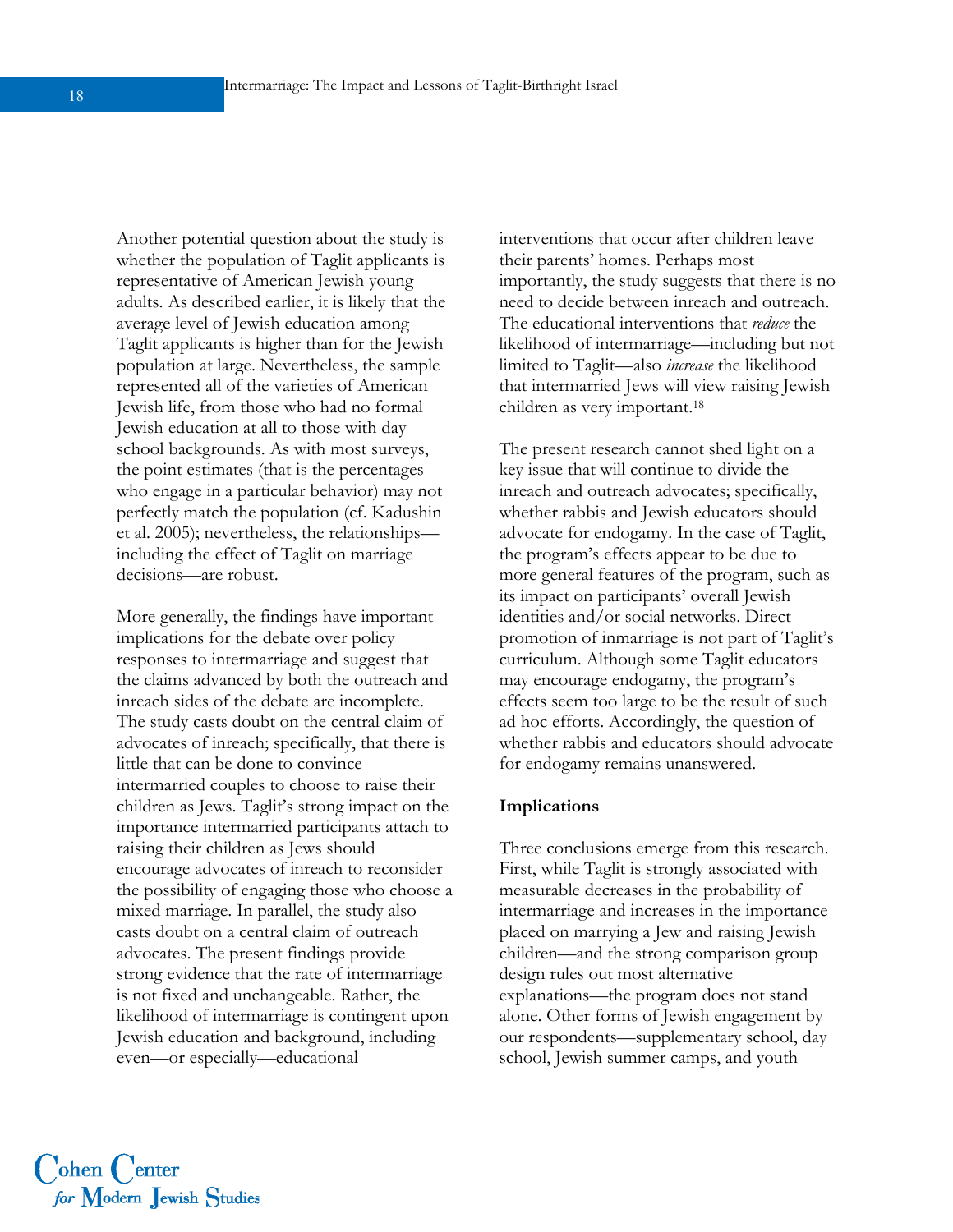groups—had positive effects on attitudes toward marrying Jews and raising Jewish children as well. The impact of Taglit in conjunction with these programs is greater than its impact alone.

Second, in the case of intermarriage, Taglit had an outsized impact on participants who themselves had intermarried parents. Rather than being lost to Jewish life, this group appears to be particularly susceptible to informal Jewish education, as provided by Taglit. Finally, the potential demographic effects of this result are considerable. It is not simply that Taglit has a powerful effect on participants in theory. Rather, because of the scope of the program (by 2009, engaging nearly 200,000 North American young adults), it has the potential to alter the demographic trajectory of U.S. Jewry.

The strength of the findings about Taglit's impact notwithstanding, the present study is a snapshot of a dynamic situation. The marital decisions of those currently unmarried may alter the present conclusions. Also, in terms of the impact of Taglit on Jewish life, the picture will not be complete until we can observe how those whom we studied raise children, maintain a connection to Israel, and become involved with Jewish institutions. It is also critical to assess Taglit's evolution. If Taglit becomes a normative part of socialization for Diaspora young adult Jews, current alumni will be the parents of a new generation of children who will be socialized differently than their parents; presumably, the children's Jewish identity and relationship to Israel will have new and different forms. Its impact aside, Taglit has provided an extraordinary socio-educational laboratory for exploring the forces that shape and govern some of the most critical decisions in a young adult's life.

> Cohen Center for Modern Jewish Studies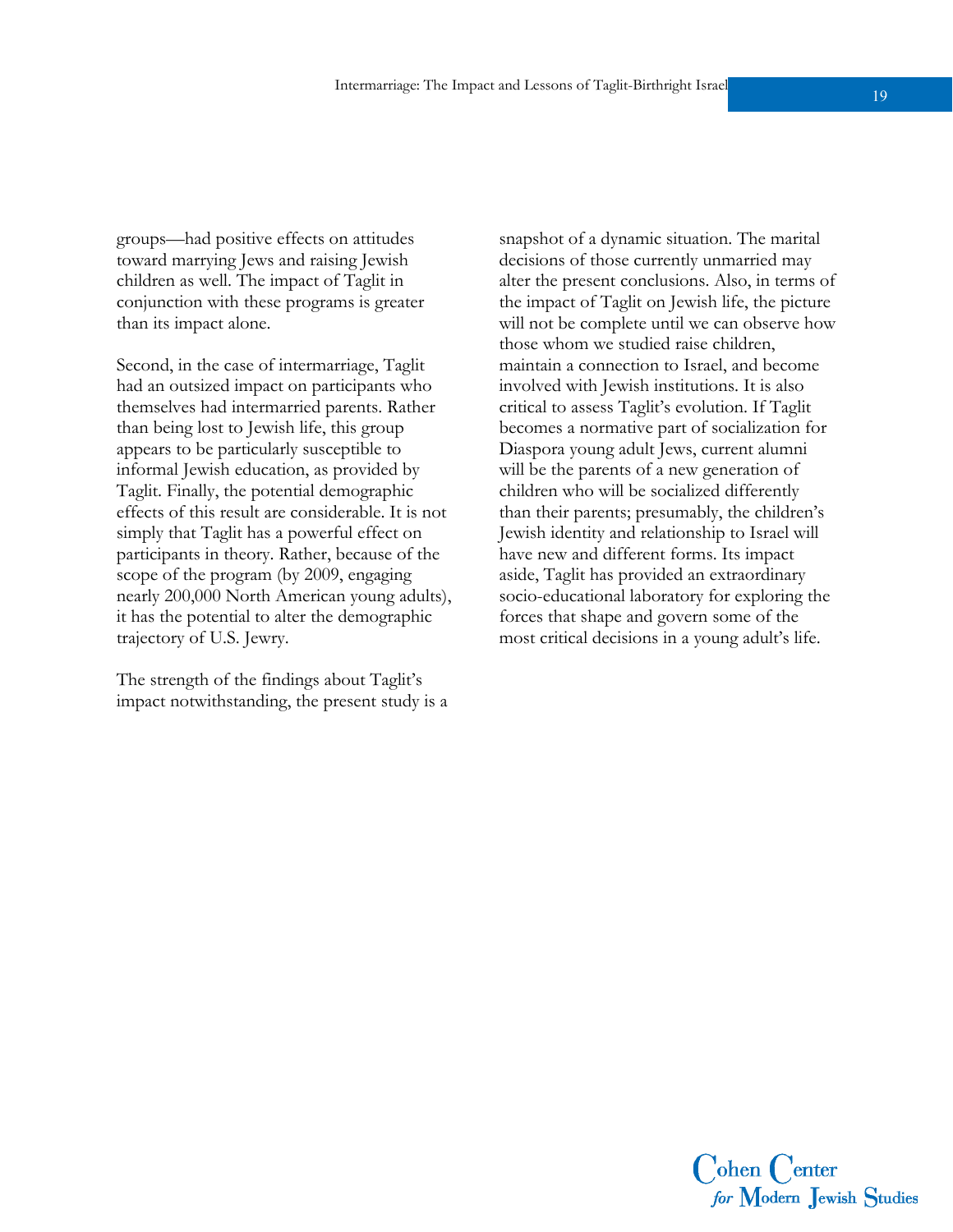Intermarriage: The Impact and Lessons of Taglit-Birthright Israel <sup>20</sup>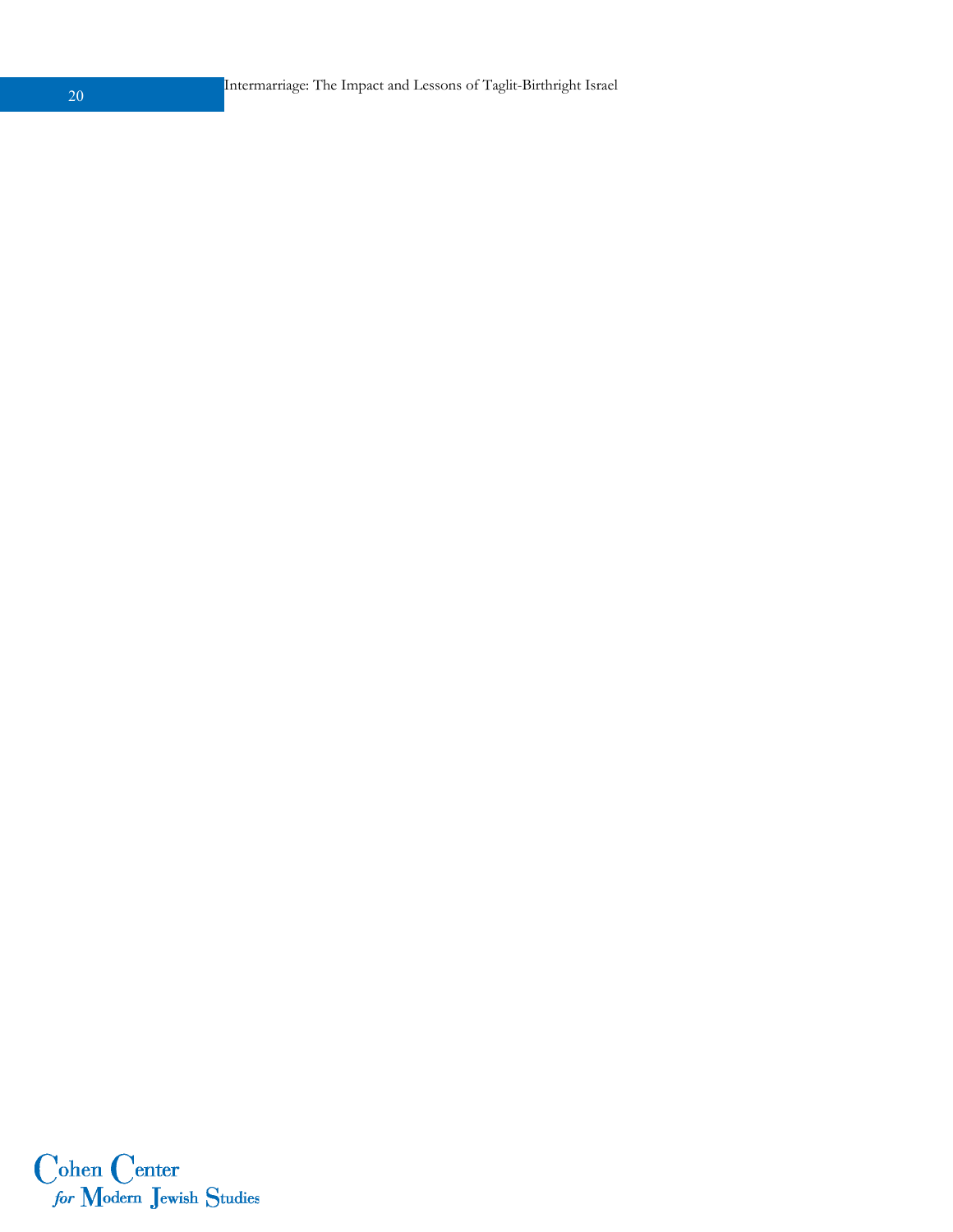1. Note that for a given number of Jews, intermarriages create twice as many households as inmarriages (as each inmarriage takes two Jews and each intermarriage only one). Accordingly, if the rate at which intermarried households are raising Jewish children is below 50 percent, then intermarriage contributes to a net population loss; if the rate is above 50 percent, then intermarriage contributes to a net gain. These observations presume a sociological definition of ''Jewishness,'' i.e., self-definition, and not a halachic (Jewish legal) definition that defines Jewishness according to matrilineal descent or conversion (see DellaPergola 2002).

2. The program, now known as Taglit-Birthright Israel, was originally called ''Taglit'' (discovery) in Hebrew and ''birthright israel'' (lower case) in English.

3. One reason that ''randomness'' is part of the selection process is that applicants are offered a particular trip, on a specific date, only after they have applied. Thus, a key reason for turning down a trip was that the time was not convenient.

4. Winter trips were chosen because baseline data, from prior surveys, were available on many of these individuals. There were few differences between participants in summer and winter trips. Eligibility refers to the fact that only Taglit applicants who were eligible according to Taglit's rules were included (e.g., not over 26 years of age, Jewish, and had not been on a peer trip to Israel). For 2001 trips, information on nonparticipants was not available, so only participants were included. For 2002–2004 trips, both participants and nonparticipants were included. Individuals for whom information on age or gender was lacking were excluded from the sample.

5. Applicants who went on a Taglit trip after 2004 do not qualify as ''nonparticipants'' and were not included in the control group. Moreover, because such individuals participated in a trip after 2004, they also cannot contribute to an accurate picture of Taglit's long-term impact; they therefore do not qualify as "participants" either.

6. Ineligibility resulted, for example, when an individual that was identified in the database as a nonparticipant turned out to have gone on a later Taglit trip or was erroneously identified as eligible to participate (e.g., was not Jewish, had studied in a yeshiva in Israel).

7. Response rates were calculated using the American Association for Public Opinion Research definitions (AAPOR 2009). The response rate is defined as the number of complete interviews with reporting units divided by the number of eligible reporting units in the sample.

8. In addition, for 289 of those who could not be interviewed, researchers were able to interview a parent or other close relative to ask basic questions about the individual's Jewish affiliation and marital status. Including these cases, the response rate (RR4) was 72.4 percent for participants and 55.8 percent for nonparticipants; overall, the rate was 66.7 percent.

9. Additional analyses examined participant-nonparticipant differences, taking into account information gathered from relatives of respondents who could not be interviewed and including individuals who were engaged to be married. In both cases, similar findings were obtained.

10. This was calculated as: where  $\beta_0$  is the intercept,  $\beta_1$  is the coefficient for

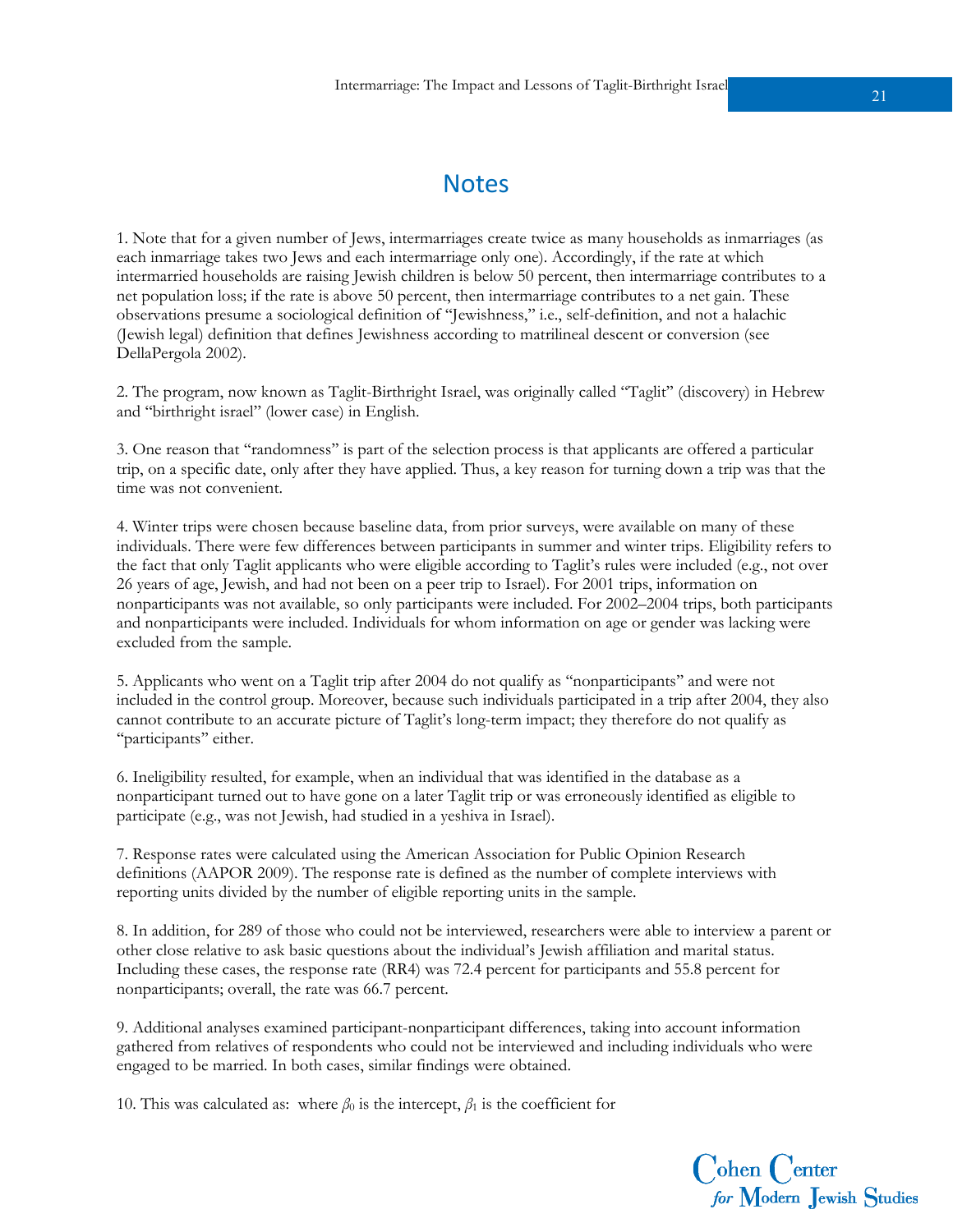participation  $(x_1)$  in Taglit,  $\beta_0$  is the coefficient for parental intermarriage  $(x_2)$ , which is held at its mean of 21 percent, hence  $\hat{}x_2$ ), and  $\beta_{12}$  is the coefficient of the interaction between parental intermarriage and program participation  $(x_{12}$ , held at its mean of 21 percent, hence  $x_{12}$ ). Alternately, the increase in the odds of inmarriage,  $\frac{\exp(\beta_0 + \beta_1 + \beta_2 x_2 + \beta_{12} x_2)}{\exp(\beta_0 + \beta_1 x_2)}$  holding the rate of parental intermarriage at its mean, can be calculated as:

Both arrive at an estimate of 2.98, meaning that the odds of intermarriage are 298 percent as great for participants as for nonparticipants or the odds are 198 percent greater for participants than nonparticipants.

11. Calculated  $\frac{Pr(y=1|x_1=1,x_2=\hat{x}_2,x_{12}=\hat{x}_2)/Pr(y=0|x_1=1,x_2=\hat{x}_2,x_{12}=\hat{x}_2)}{Pr(y=1|x_1=0,x_2=\hat{x}_2,x_{12}=0)/Pr(y=0|x_1=0,x_2=\hat{x}_2,x_{12}=0)}$  as  $exp(\beta_0 + \beta_1 + \beta_2 + \beta_{12})/exp(\beta_0 + \beta_2)$ .

12. Calculated as  $\exp(\beta_0 + \beta_1)/\exp(\beta_0)$ .

13. At the time of survey. Age was calculated from the date of birth provided on the Taglit registration form.

14. Following the logic of the analysis of items in the survey of 2001–2004 applicants, participation in Taglit was the sole predictor included in the model, as only variables that were associated with differences between participants and nonparticipants (not the case here) or interacted with Taglit participation (not the case here) were eligible for inclusion as predictors.

15. Calculated as  $\exp(\beta_0 + \beta_1)/\exp(\beta_0)$ , where  $\beta_0$  is the intercept and b1 is the coefficient for Taglit participation.

16. Calculations are carried out in the form  $\delta = \beta_1/\beta_x$  where  $\beta_x$  is the coefficient associated with a mode of Jewish education and *β*1 is the coefficient associated with program participation.

17. Liebler (2007) ''utter[ed] words of repentance'' and revoked his earlier (1999) criticism.

18. Notwithstanding this evidence, inreach advocates may raise an additional concern: The denominations are divided over the Jewish status of the children of Jewish fathers and non-Jewish mothers. The Orthodox and Conservative movements do not recognize such individuals as Jewish. Reform and Reconstructionist movements do, so long as they have been raised as Jewish. A majority of American Jews, according to NJPS 2000–01, subscribe to a liberal position that recognizes both matrilineal and patrilineal descent.

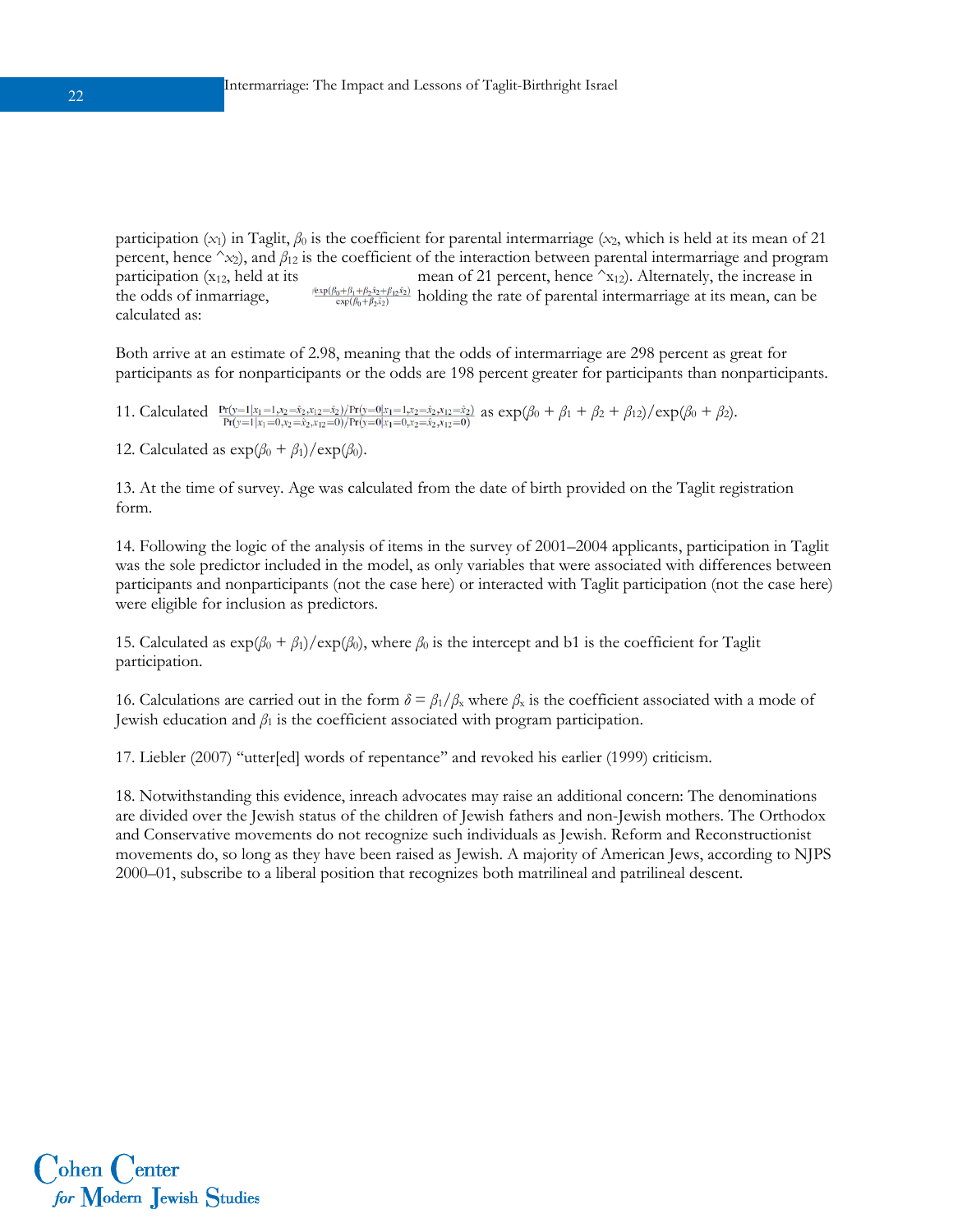## References

- AAPOR. 2009. *Standard definitions: Final dispositions of case codes and outcome rates for surveys.* Lenexa, KS: American Association for Public Opinion Research.
- Bayme, Steven. 2006. Intermarriage and Jewish Leadership in the United States. Monthly bulletin, Jerusalem Center for Public Affairs, No. 7, April 16. http://www.jcpa.org/JCPA/ Templates/ShowPage.asp?
	- DRIT=4&DBID=1&LNGID=1&TMID=111&FID=623&PID=0&IID=755&TTL=Inte rmarriage\_and\_Jewish\_Leadership\_in\_the\_United\_States. Accessed 2 May 2010.
- Beilin, Yossi. 2009. *Taglit Hayyiy*. Tel Aviv, Israel: HaKibutz HaMeyuchad.
- Berman, Lila Corwin. 2008. Sociology, Jews, and intermarriage in twentieth-century America. *Jewish Social Studies* 14: 32–60.
- Bronfman, Adam R., and Jack Wertheimer. 2009. Straight talk about assimilation: An exchange. *Forward*, October 21. http://www.forward.com/articles/114911/. Accessed 2 May 2010.
- Chazan, Barry. 2002. The world of the Israel experience. In *The Israel experience: Studies in Jewish identity and youth culture*, ed. Barry Chazan, 5–20. Jerusalem: Andrea and Charles Bronfman Philanthropies.
- Chertok, Fern, Benjamin Phillips, and Leonard Saxe. 2008. *It's not just who stands under the chuppah: Intermarriage and engagement*. Waltham, MA: Cohen Center for Modern Jewish Studies, Brandeis University.
- Cohen, Erik H. 2009. Particularistic education, endogamy, and educational tourism to homeland: An exploratory multi-dimensional analysis of Jewish diaspora social indicators. *Contemporary Jewry* 29: 169–189.
- Cohen, Steven M. 1994. Why intermarriage may not threaten Jewish continuity. *Moment* 19(6): 54.
- Cohen, Steven M. 1995. The impact of varieties of Jewish education upon Jewish identity: An intergenerational perspective. *Contemporary Jewry* 16: 68–96.
- Cohen, Steven M. 2006. *A tale of two Jewries: The 'inconvenient truth' for American Jews*. New York: Jewish Life Network.
- DellaPergola, Sergio. 2002. Demography. In *The Oxford handbook of Jewish Studies*, ed. Martin Goodman. Oxford: Oxford University Press.
- Dorff, E., and Kerry M. Olitzky. 2007. Like Abraham and Sarah, Jewish world should welcome all into a ''big tent.'' *Jewish Telegraphic Agency*, October 9. http://www.jta.org/news/ article/2007/10/08/104526/bigtentjudaism. Accessed 2 May 2010.
- Fishman, Sylvia Barack. 2004. *Double or nothing: Jewish families and mixed marriage*. Hanover, NH: Brandeis University Press/University Press of New England.
- Fishman, Sylvia Barack, and Alice Goldstein. 1993. *When they are grown they will not depart: Jewish education and the Jewish behavior of American adults*. Waltham, MA: Cohen Center for Modern Jewish Studies, Brandeis University.
- Guttman, Louis. 1950. The basis for scalogram analysis. In *Studies in social psychology in World War II: Measurement & prediction*, ed. S.A. Stouffer, L. Guttman, E.A. Suchman, P.F. Lazarsfeld, S.A. Star, and J.A. Clausen, 60–90. Princeton, NJ: Princeton University Press.
- Kadushin, C., Benjamin Phillips, and Leonard Saxe. 2005. National Jewish Population Survey: Guide for the perplexed. *Contemporary Jewry* 25: 1–32.
- Kelner, Shaul. 2010. *Tours that bind: Diaspora, pilgrimage and Israeli Birthright tourism*. New York: New York University Press.

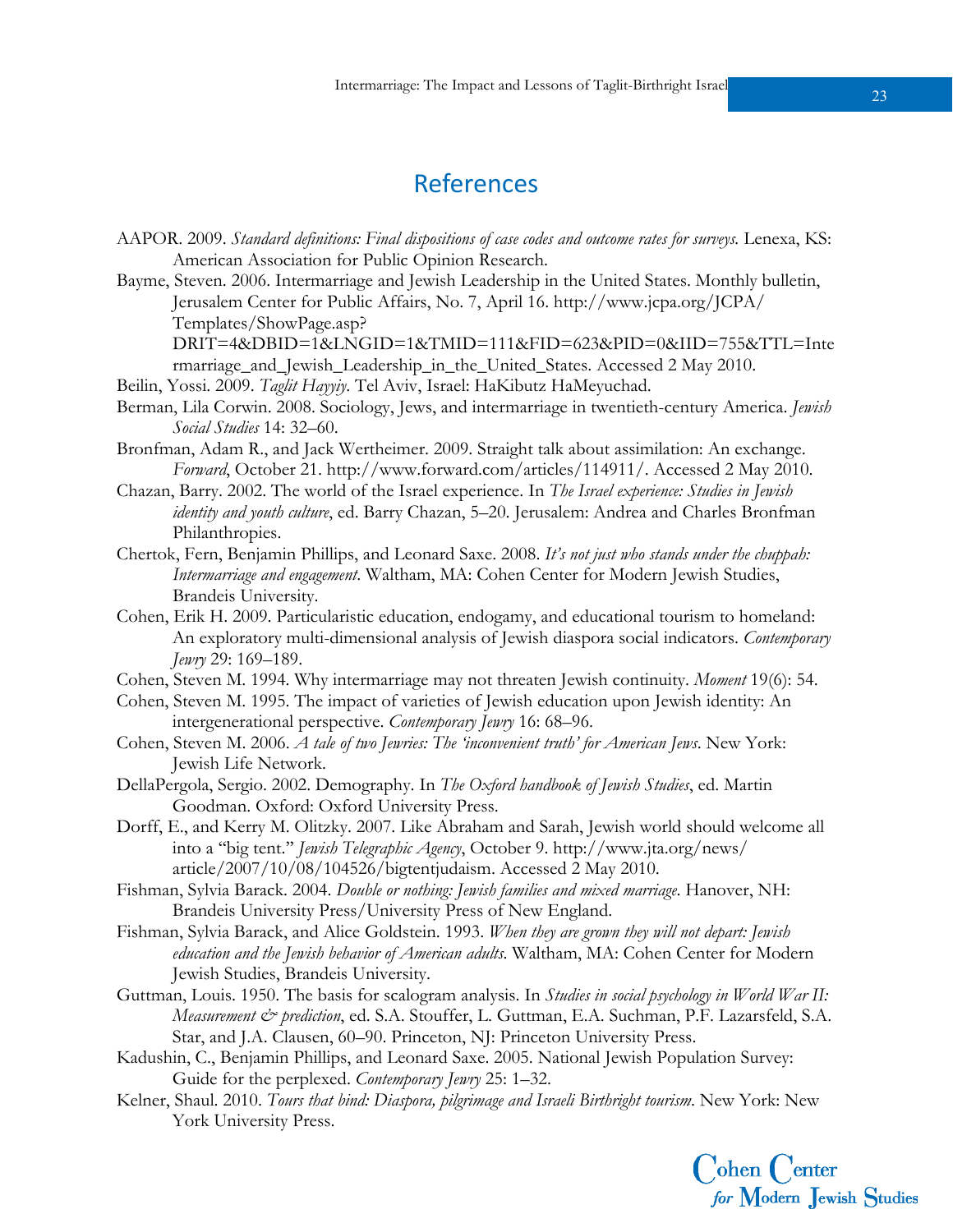- Kosmin, Barry A., Sidney Goldstein, Joseph Waksberg, Nava Lerer, Ariela Keysar, and Jeffrey Scheckner. 1991. *Highlights of the CJF 1990 National Jewish Population Survey*. New York: Council of Jewish Federations.
- Lazerwitz, Bernard, J.A. Winter, Arnold Dashefsky, and Ephraim Tabory. 1998. *Jewish choices: American Jewish denominationalism*. New York: SUNY Press.
- Liebler, Isi. 1999. Only in America! *Jerusalem Post*, November 8, p. 6.
- Liebler, Isi. 2007. Birthright Israel…on second thought. *Jerusalem Post*, February 27.
- Loevinger, Jane. 1948. The technic of homogenous tests compared with some aspects of scale analysis and factor analysis. *Psychological Bulletin* 45: 507–529.
- Long, J.Scott. 1997. *Regression models for categorical and limited dependent variables*. Thousand Oaks, CA: SAGE.
- Massarik, Fred, and Alvin Chenkin. 1973. United States national Jewish population study: A first report. In *American Jewish Yearbook*, 246–306. New York: American Jewish Committee.
- Mayer, Egon. 1991. American-Jewish intermarriage in the 1990s and beyond: The coming revolution in Jewish demography and communal policy. In *The imperatives of Jewish outreach: Responding to intermarriage in the 1990s and beyond*, ed. Egon Mayer, 37–62. New York: Jewish Outreach Institute & the Center for Jewish Studies of the Graduate School of the City University of New York.
- McGinity, Keren R. 2009. *Still Jewish: A history of women and intermarriage in America*. New York: New York University Press.
- Medding, Peter Y., Gary A. Tobin, Sylvia Barack Fishman, and Mordechai Rimor. 1992. Jewish identity in conversionary and mixed marriages. In *American Jewish Yearbook*, vol. 92, ed. David Singer, 3–76. New York: American Jewish Committee.
- Mittelberg, David. 1994. *The Israel visit and Jewish identification*. The Institute on American Jewish Israeli Relations, Issue Series No. 4. New York: American Jewish Committee.
- Mittelberg, David. 1999. *The Israel connection and American Jews*. London: Praeger.
- Phillips, Benjamin, and Fern Chertok. 2004. Jewish Identity among the adult children of intermarriage. Paper presented at the annual meeting of the Association for Jewish Studies, Chicago, IL.
- Phillips, Benjamin, and Sylvia Barack Fishman. 2006. Ethnic capital and intermarriage: A case study of American Jews. *Sociology of Religion* 64: 487–505.
- Phillips, Bruce A. 1997. *Re-examining intermarriage: Trends, textures & strategies*. Los Angeles: Susan and David Wilstein Institute of Jewish Policy Studies: American Jewish Committee, William Petschek National Jewish Family Center.
- Raff, Lauren B. 1998. *1996 Jewish population study of greater Cleveland*. Cleveland, OH: Jewish Community Federation of Greater Cleveland.
- Rosenfeld, Michael J. 2008. Racial, educational, and religious endogamy in the United States: A 706 comparative historical perspective. *Social Forces* 87: 1–31.
- Rosenthal, Erich. 1963. Studies of Jewish intermarriage in the United States. In *American Jewish Yearbook*, vol. 54, ed. M. Fine, and M. Himmelfarb, 3–56. New York: American Jewish Committee.
- Sasson, Theodore, David Mittelberg, Shahar Hecht, and Leonard Saxe. 2008. *Encountering the other,*